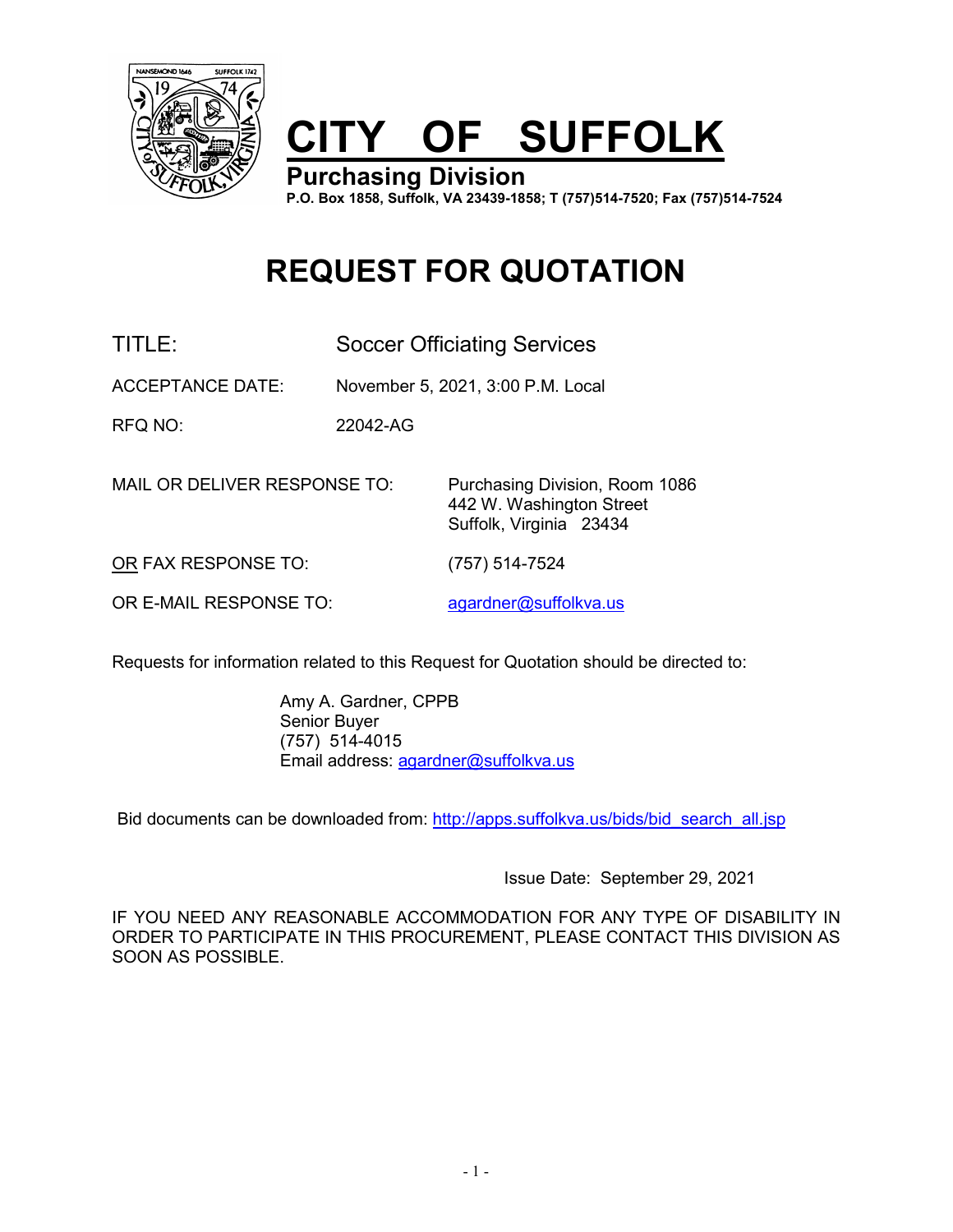## **Soccer Officiating Services**

The purpose for this Request for Quotation (RFQ) is to establish a contract for officiating services for the Department of Parks and Recreation's soccer programs. These services shall include regular season indoor and outdoor league play, play-offs, tournaments and any added or rescheduled games.

#### Contract Period

Contract period shall begin January 1, 2022 and end December 31, 2022. The City reserves the right to renew this agreement for two (2) additional one-year periods under the terms and conditions herein and subject to continued satisfactory service through December 31, 2024.

#### Scope of Services

Soccer programs are tentatively scheduled as follows:

Indoor Winter League (January-April) Outdoor Spring League (April-June)

The season for each league is approximately eight to twelve weeks long with two to six games scheduled each day.

Indoor league games will be held on Friday and Saturday. Outdoor league games will be held on Saturday.

#### Job Specifications

The purpose for this Request for Quotation (RFQ) is to establish a contract for officiating services for the Department of Parks and Recreation's soccer programs; these services shall include regular season league play, play-offs, tournaments and any added or rescheduled games. This agreement may NOT include officiating services for any special event soccer games scheduled.

Officials shall be USSF (U.S. Soccer Federation) or equivalent licensed or certified**.**

US Indoor Soccer rules shall apply, except as modified in writing in the City's by-laws.

The commissioner, or designated chairman/president, shall serve as contact person for the association. The contact person shall be responsible for the scheduling of officials (to include a backup schedule in emergency situations), as well as bookkeeping for the association. The contact person shall be easily accessible by phone to Parks and Recreation staff involved in the soccer program.

Officials shall arrive, appropriately uniformed, for all games at least fifteen (15) minutes prior to game time. Delay of game due to late arrival by an official shall be documented by the Department of Parks and Recreation staff, and one-half of the game fee shall be deducted from that particular game.

Should any scheduled game be canceled due to a "no show" or the delayed arrival of 30 minutes or longer by an official, the Contractor shall assume all responsibility and costs for the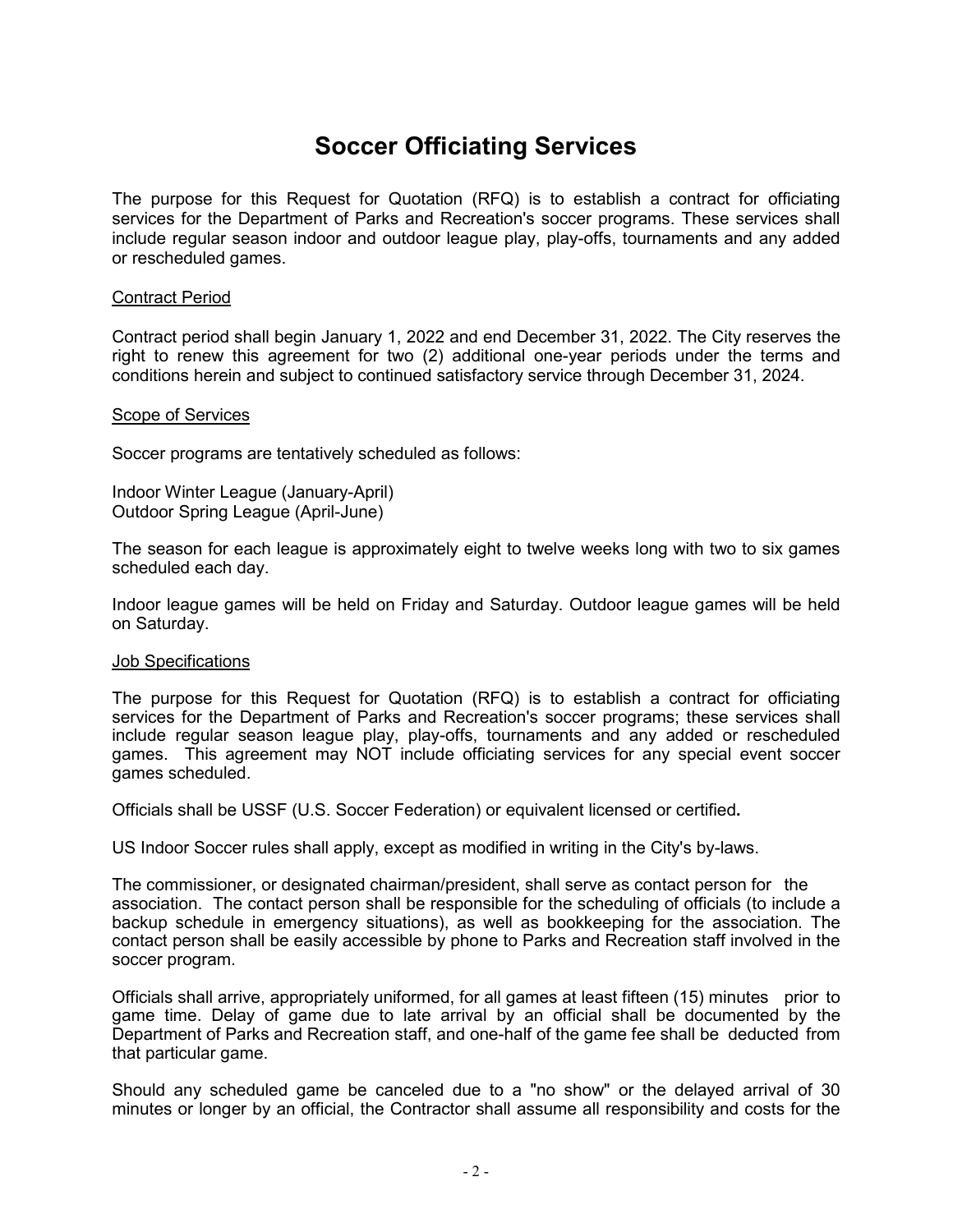rescheduling of any canceled game, including administrative costs which will be assessed against the security deposit in the amount of \$100.00 per date of game cancellation.

Constant tardiness and/or game cancellations on the part of the Contractor (three or more incidents), substance abuse by officials before or during games, and/or unprofessional conduct including, but not limited to, violations of the VHSL Code of Ethics, may be cause for termination of this contract by the Department of Parks and Recreation.

Should any game(s) be canceled by the City for inclement weather, or other circumstances beyond their control, it will be the City's responsibility to contact the contractor at least seventyfive (75) minutes prior to game time; provided with the proper notice, no additional charges for game fees will be allowed. Contractor may request a flat travel fee per site for games canceled without the proper notification by the City.

For added games or rescheduling of games, it will be the responsibility of the City to notify the Contractor of any changes at least twenty-four (24) hours prior to game time.

Games canceled due to circumstances beyond the City's control (inclement weather, power failure, etc.) shall be rescheduled at the City's convenience. Full games fees are due once a game is started; rescheduled games shall be replayed from the beginning, and payment to the officials shall be in full.

The Contractor may bill the City once per month. The billing will show all games worked including date, location, and name of official(s). Payment shall be made via check to the Association in accordance with the City's payment schedule.

The City reserves the right to reject any and all quotes, to waive any technicalities in quotes received, and to accept the quote which may best serve the interest of the City.

#### **Qualifications**

Successful Contractor may be required to submit to the Department of Parks and Recreation a list of association officers to include chairman/president (contact person) and his previous experience and abilities for scheduling games, keeping records, etc. Include addresses.

Successful Contractor will be required to submit to the Department of Parks and Recreation a list of names and addresses of participating officials (list must contain no fewer than six persons) along with previous experience and date and location of last training session attended.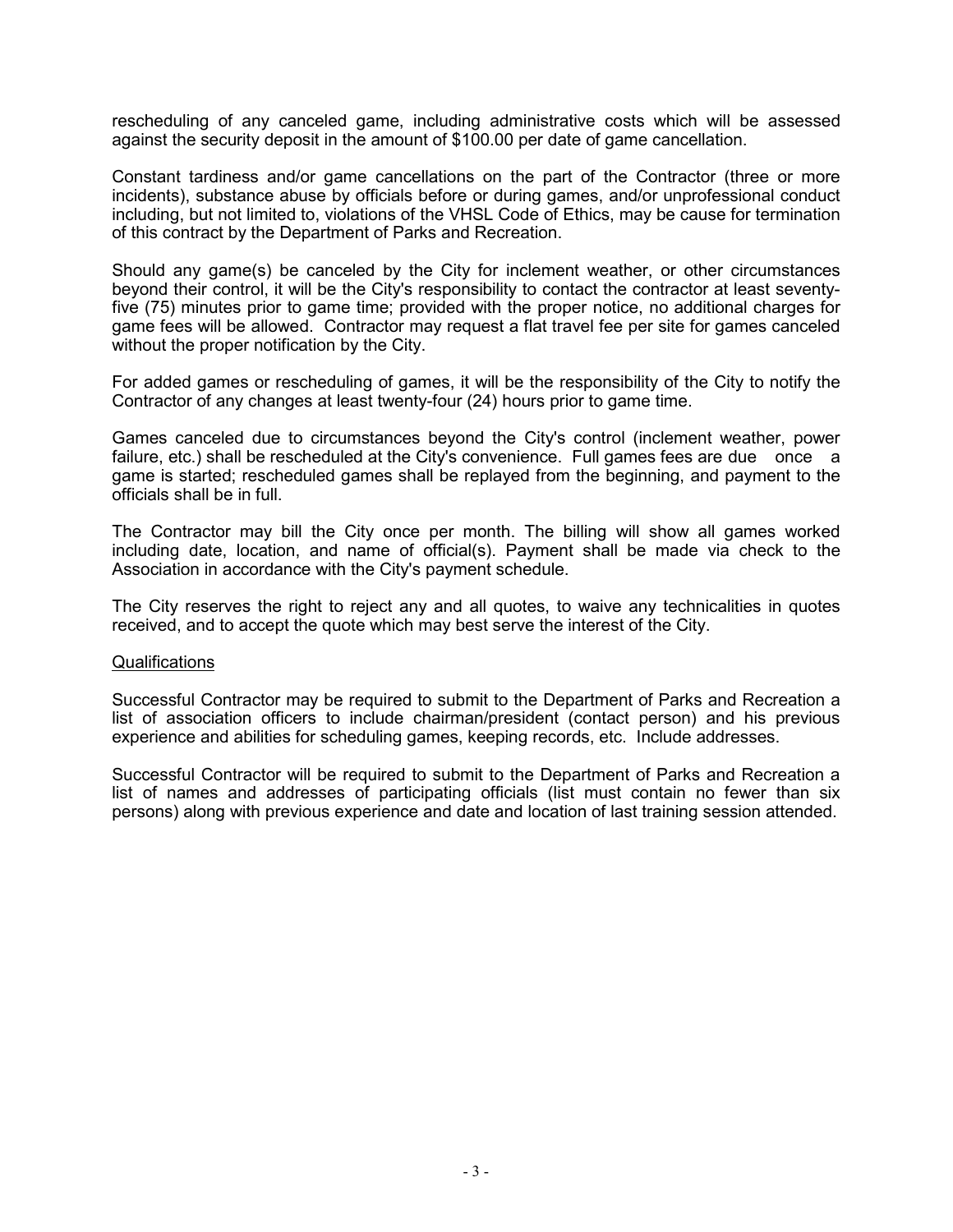#### **ADDITIONAL INSTRUCTIONS** *Rev: 06/06/19*

- 1. **Use of Form**: All bids shall be submitted on and in accordance with this form. If more space is required to furnish a description of the goods and/or services bid, or delivery terms, the bidder may attach a letter hereto that will be made a part of the bid. In case of conflict, the bid may be considered non-responsive. The City's published specifications for this IFB shall supersede any additional writings submitted with the bid. Such writings shall be clearly marked and noted as an exception.
- 2. **Submittals**: All bids shall be submitted sealed, plainly marked showing the bid number, date and time. The entire solicitation document is to be returned when submitting a bid unless otherwise directed by the bid document. Failure to return all pages may result in a determination that the submittal is non-responsive.
- 3. **Late Bids**: Bids and amendments thereto, if received by the City's Purchasing Division  $($ "Purchasing") after the date and time specified for bid opening, will not be considered. It will be the responsibility of the bidder to see that their bid is received by Purchasing as specified. There will be no exceptions. Date of postmark will not be considered. Telephone, facsimile, electronic and verbal bids will not be accepted. Prices or changes shown on the outside of an envelope will not be considered in determination of low bid.
- 4. **City Hall Closure**: If City Hall is closed for business at the time scheduled for the bid opening, for whatever reasons, sealed bids will be accepted and opened on the next business day of the City, at the original scheduled hour.
- 5. **Competition Intended:** It is the City's intent that the Invitation for Bid (IFB) permits competition. It shall be the bidder's responsibility to advise the Contract Officer in writing if any language requirement, specification, etc., or any combination thereof, inadvertently restricts or limits the requirements stated in the IFB to a single source. Such notifications must be received by the Contract Officer five (5) days prior to the date set for the bids to close.
- 6. **Contract Quantities**: The quantities specified in the Invitation for Bid are estimates only unless otherwise clearly noted, and are given for the information of bidders and for the purpose of bid evaluation. They do not indicate the actual quantity that will be required, since such volume will depend upon requirements that may develop during the contract period. Quantities shown shall not be construed to represent any amount which the City shall be obligated to purchase under the contract, or relieve the bidder of his obligation to fill all orders placed by the City, except as clearly noted.
- 7. **Delivery**: The time of delivery must be stated in definite terms. If time of delivery for different goods and/or services varies, the bidder shall so state.
- 8. **Faith-based Organizations**: The City of Suffolk does not discriminate against faithbased organizations.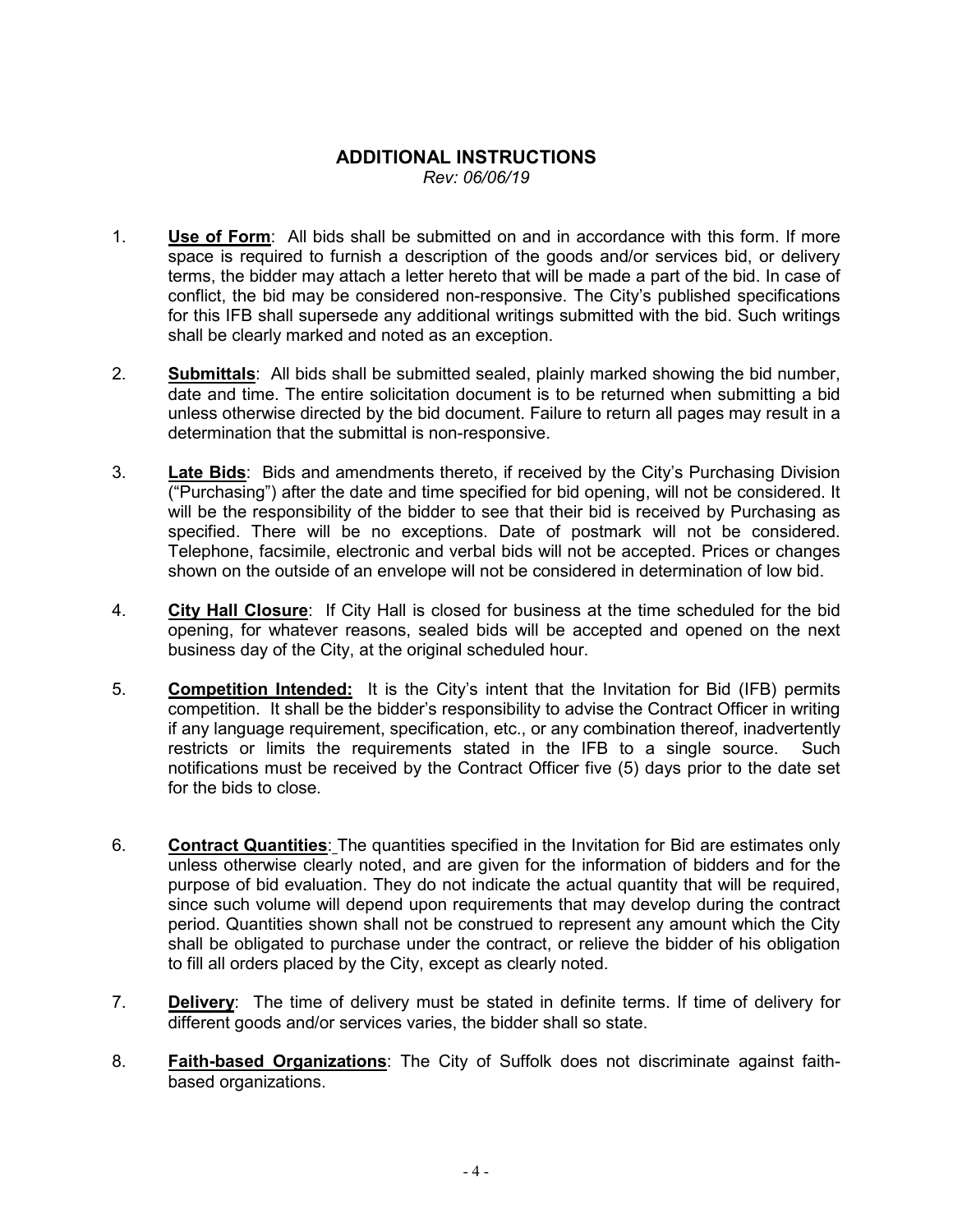- 9. **Bidder Qualifications**: Only bids from established Bidders for work similar in scope to work herein shall be considered; the City reserves the right to request specific reference information prior to award. Bidder shall demonstrate that he has adequate and appropriate manpower, tools and equipment to respond and perform in accordance with the provisions herein. The City may, at its option, disqualify a bidder and reject his bid for cause. Reasons deemed to be sufficient for this action shall include, but not be limited to, the following:
	- **Evidence of collusion among bidders.**<br>**E** Receipt of more than one bid on any n
	- Receipt of more than one bid on any project from an individual, or from a corporation. This restriction does not apply to subcontractors.
	- **Default on any previous contract.**
	- For unreasonable failure to complete a previous contract within the specified time or for being in arrears on an existing contract without reasonable cause for being in arrears.
	- **Inability to perform as revealed by an investigation of the Bidder's** financial statement, experience and/or plant and equipment.
	- Bidder does not meet project-specific requirements, as identified in the Contract **Documents**
- 10. **Pricing to be F.O.B. Destination – Freight Allowed:** Pricing shall be F.O.B. destination-freight included for all competitive bids. F.O.B. Destination-Freight Included shall include all shipping costs to the City location(s) at the unit cost. No additional shipping charges shall be allowed.
- 11. **Samples**: Samples, when requested, must be furnished free of expense, and upon request, if not destroyed, will be returned at the bidder's risk and expense.
- 12. **Silence of Specifications**: The apparent silence of these specifications and any supplemental specifications as to any detail or the omission from the specifications of a detailed description concerning any point shall be regarded as meaning that only the best commercial practices are to prevail and correct type, size and design are to be used. All interpretations of these specifications shall be made on the basis of this statement.
- 13. **Capacity of Bidder**: All bids must be signed by a responsible officer or employee having the authority to bind the firm in contract. The bidder agrees that its contract performance shall be in strict conformance with the contract documents.
- 14. **Rights to Damages**: By signing this bid, the bidder assigns to the City any and all rights that it may have under the antitrust laws of the United States and the Commonwealth of Virginia in any way arising from or pertaining to this bid. This provision is remedial in nature and is to be liberally construed by any court in favor of the City.
- 15. **Anti-collusion**: The bidder certifies by signing this Invitation of Bid that this bid is made without prior understanding, agreement, or accord with any other person or firm submitting a bid for the same goods and/or services and that this bid is in all respects bona fide, fair, and not the result of any act of fraud or collusion with another person or firm engaged in the same line of business or commerce. Any false statement hereunder may constitute a felony and can result in a fine and imprisonment, as well as civil damages.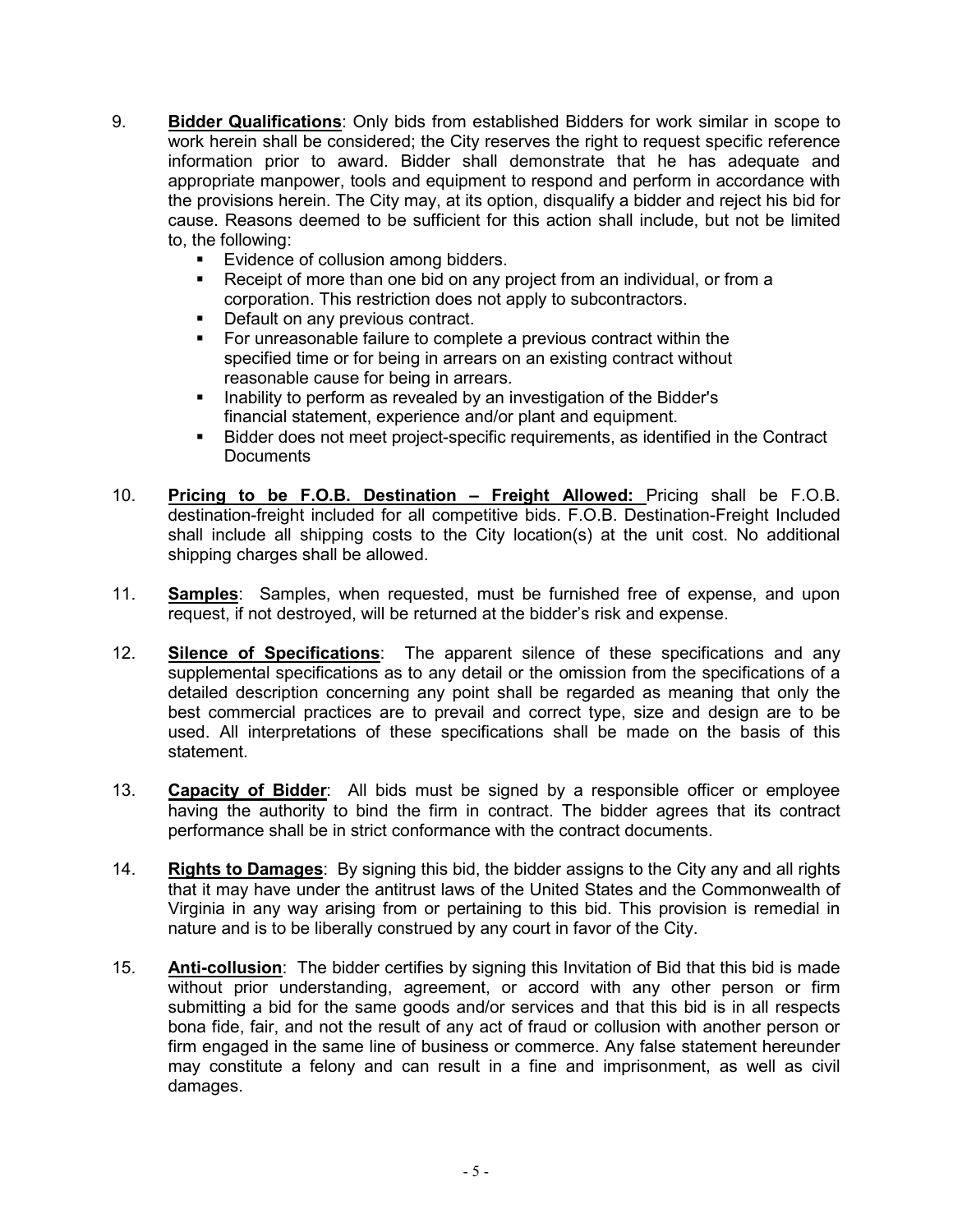16. **Contact Prohibition**: Direct contact with City departments other than Purchasing, on the subject of this bid is expressly forbidden except with the foreknowledge and permission of the Contract Officer. Violation may result in a determination that your firm is ineligible for an award.

All questions shall be in writing to the Contract Officer shown on the title page of the bid. The respondents to this IFB shall not contact, either directly or indirectly, any other employee or agent of the City regarding this IFB. This prohibition shall also extend to the Suffolk City Council and locally elected officials. Any such unauthorized contact may disqualify the bidder from this procurement.

- 17. **Debarment Status**: By submitting a bid, bidders certify that they are not currently debarred by the Commonwealth of Virginia from submitting bids or proposals on contracts for the type of goods and/or services covered by this solicitation, nor are they an agent of any person or entity that is currently so debarred.
- 18. **Ethics in Procurement**: Bidders, Offerors, Contractors or Consultants must provide written disclosure with their bid or proposal if one of its officers, directors, trustees, partners, employees or lenders is an employee or an immediate family member (as defined by §2.2-4368 of the Virginia Public Procurement Act) of the City who is involved personally or substantially participates in this procurement transaction or owns or controls an interest of more than three percent (3%) of the company or received more than \$5,000 annually from the Bidder, Offeror, Contractor, or Consultant.
- 19. **Addenda**: If issued, addenda to this solicitation will be posted on the Purchasing website<http://apps.suffolkva.us/bids/>It is the bidder's responsibility to check the website or contact Purchasing prior to the submittal deadline to ensure that the bidder has a complete, up-to-date package. Acknowledgement of all issued addenda shall be indicated on the bid form in the appropriate spaces. Failure to acknowledge all addenda will result in bid being non-responsive.
- 20. **Withdrawal of Bids**: Bidder has the right to request withdrawal of their bids from consideration due to error by giving notice not later than two business days after the bids are publicly opened. Work papers showing evidence of error(s) may be required.

Bids may be withdrawn any time prior to the bid opening. Withdrawal of bids may be accomplished by submitting such request in writing on the issuing company's letterhead either in person, electronically, or by certified mail.

- 21. **Award**: Award will be made to the lowest responsive and responsible bidder based on the Total Bid Amount. The quality of the goods and/or services to be supplied, their conformity with the specifications, their suitability to the requirements, the delivery, qualifications and references will be taken into consideration in making the award. The City reserves the right to refuse all bids. Determination of low bid shall be determined by the audited figure shown on the pricing page titled 'Total Bid Amount'. In case of error in the extension of prices, the unit price shall govern.
- 22. **Announcements**: Upon the award or the announcement of the decision to award a contract, the City will publicly post such notice on the bulletin board located outside of the Purchasing Division and on the City's web site:<http://apps.suffolkva.us/bids/>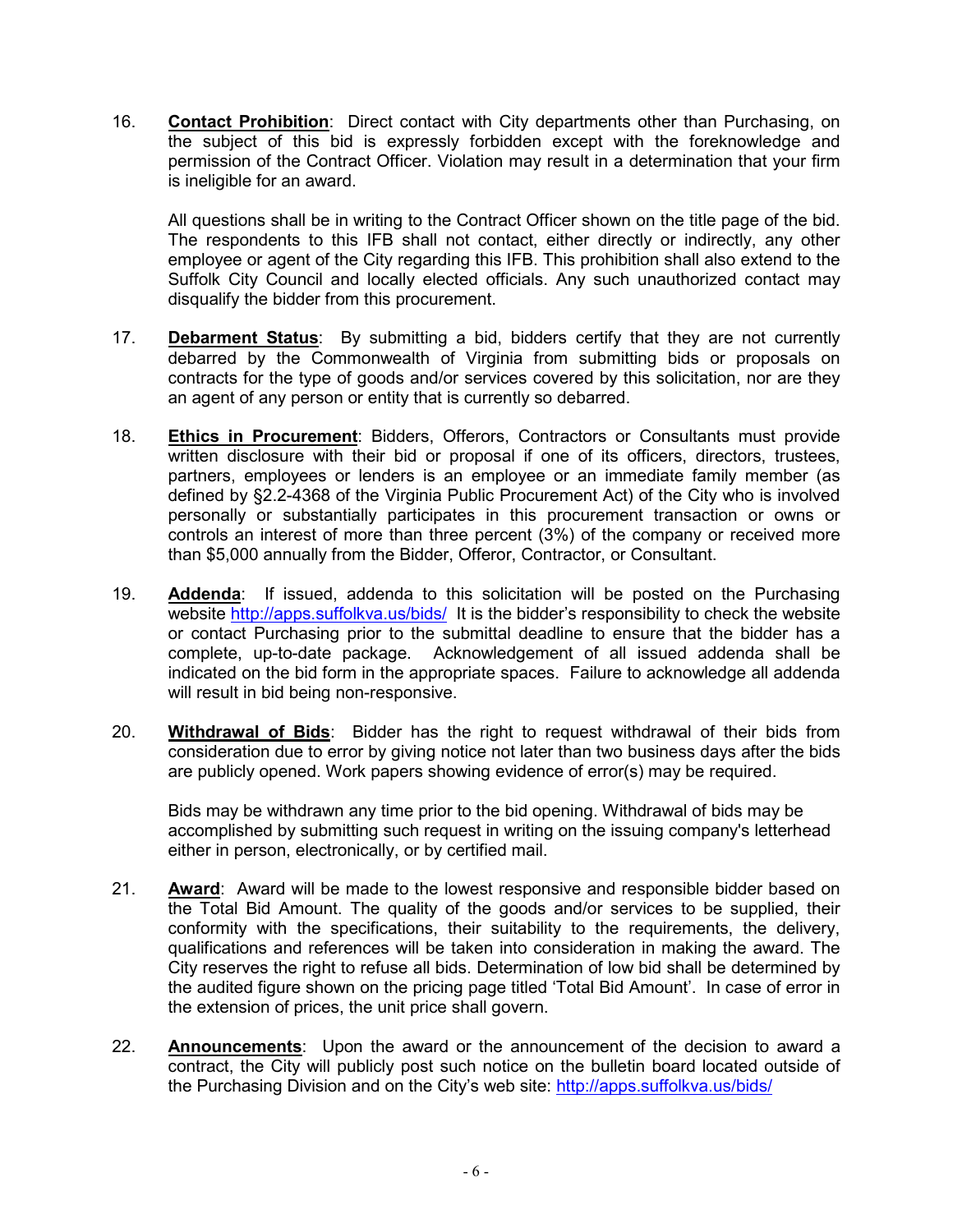- 23. **Offer/Acceptance**: Each bid is received with the understanding that the acceptance in writing by the City of the bidder to furnish any or all of the goods and/or services described therein, shall constitute a contract between the bidder and the City, which shall bind the bidder to furnish and deliver the goods and/or services quoted at the prices stated and in accordance with the conditions of the accepted bid; and the City on its part to order from such bidder, except for causes beyond reasonable control; and pay for, at the agreed prices, all goods and/or services specified and delivered.
- 24. **Acceptance of Bid**: Receipt of the bid by the City is not to be construed as an award or an order to ship.
- 25. **City's Rights**: The City reserves the right to reject any and all bids, and to waive any informality if it is determined to be in the best interest of the City.
- 26. **Appeals Procedure**: Upon bidder's request, administrative appeals information will be provided that shall be used for hearing protests of a decision to award, or an award, appeals from refusal to allow withdrawal of bids, appeals from disqualification, appeals for debarment or suspension, or determination of non-responsibility and appeals from decision or disputes arising during the performance of a contract. To be timely all appeals shall be made within the time periods set forth by the Virginia Public Procurement Act, §2.2-4357, et seq. Contact the Contract Officer at once for assistance.
- 27. **Additional Conditions**: The Conditions and Instructions in this solicitation are intended to apply to the resulting contract and shall supersede any conflicting terms offered. Any additional conditions a bidder intends be considered must be submitted with the bid and noted as an exception. Such exceptions may result in a finding that the submittal is 'nonresponsive' to the bid, negating possibility of an award to that bidder. Contractual documents submitted by the successful firm after an award will not be accepted.
- 28. **Conflict**: In the event of a conflict between the contract documents, including these Conditions and Instructions, and the terms of a purchase order or related document issued by Purchasing, the contract documents shall control.
- 29. **Precedence of Documents**: In interpreting this Invitation for Bid (IFB) and resolving any ambiguities between the main body of the IFB (Sections A, B and C) and any supplemental documents or appendixes, Sections A, B, and C shall take precedence over any supplemental documents.
- 30. **Governing Document**: The solicitation document maintained by Purchasing, in the bid file, shall be considered the official copy. In the case of any inconsistency between bid documents submitted to the City, but not clearly listed as an exception, the language of the official copy shall prevail. Furthermore, any exception or change to the specifications made by the bidder may be cause to disqualify your bid.
- 31. **Negotiation**: Unless canceled or rejected, a responsive bid from the lowest responsible bidder shall be accepted as submitted; except that if the bid from the lowest responsible bidder exceeds available funds, the City may negotiate with the apparent low bidder to obtain a contract price within the available funds.
- 32. **Cooperative Agreements**: If authorized by the bidder(s), the resultant contract(s) may be extended to any jurisdiction within the Commonwealth of Virginia to purchase at the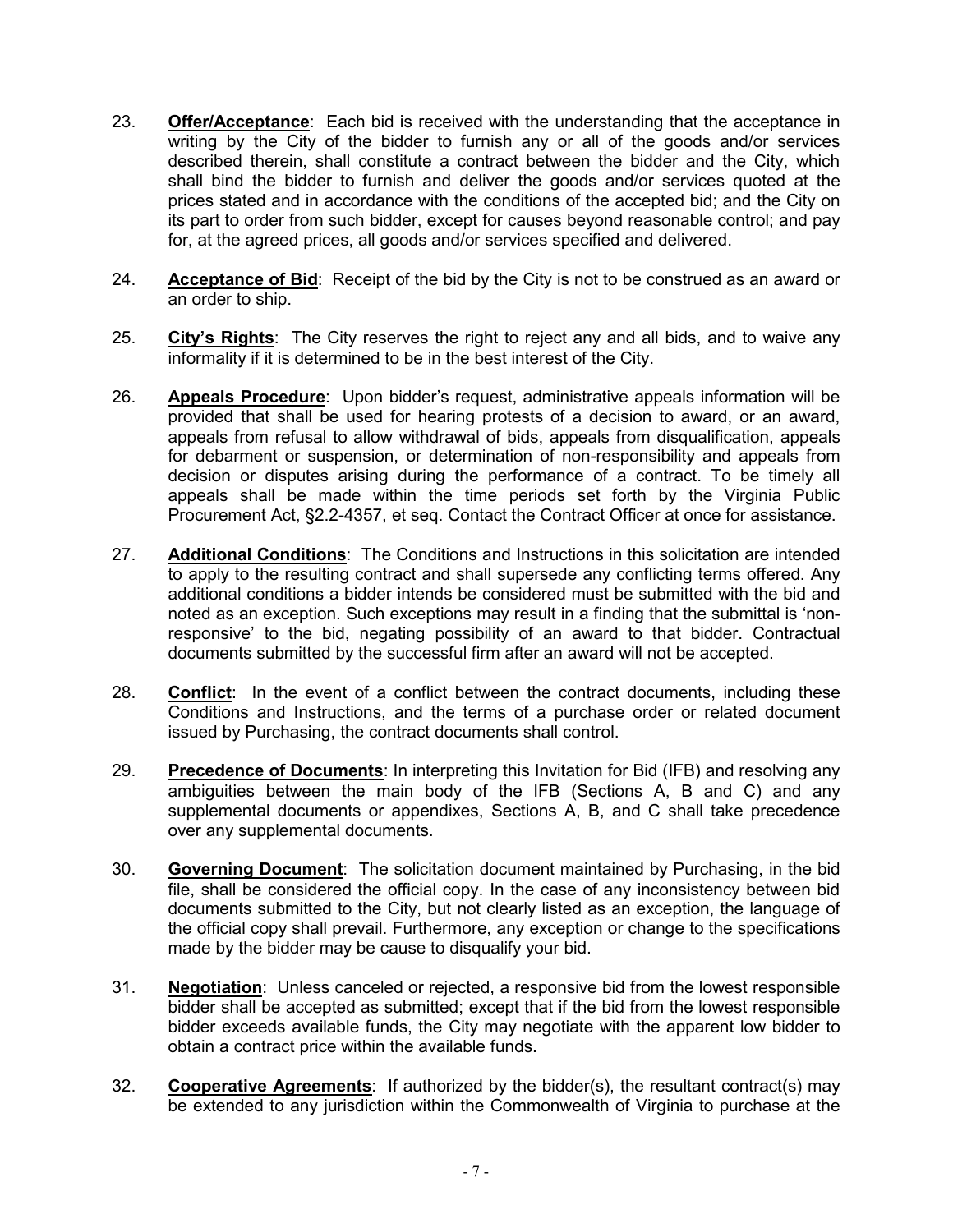contract prices in accordance with the contract terms. Any jurisdiction using such contracts shall place its own order(s) directly with the successful bidder(s). The City of Suffolk acts only as the contracting agent and is not responsible for placement of orders, payment, or discrepancies of the participating jurisdictions. It is the bidder's responsibility to notify the jurisdictions of the availability of contract(s).

- 33. **Prices**: Prices shall be stated in units of quantity specified. No additional charges shall be passed on to the City, including any applicable taxes, delivery, or surcharges. Prices quoted shall be the final cost to the City. In case of error in the extension of prices, the unit price shall govern.
- 34. **Corrections**: All prices and notations should be in ink or typewritten. Mistakes may be crossed out and corrections made in ink and must be initialed and dated by the person signing the bid.
- 35. **Brand Names**: The use of the name of a manufacturer, brand, make or catalog designation in specifying an item shall restrict bidders to the manufacturer, brand, make or catalog designation identified, unless qualified by the provision "or approved equal". If qualified by the provision "or approved equal" the Brand Names are used simply to indicate the character, quality and/or performance equivalence of the goods and/or services desired. The goods and/or services on which bids are submitted must be of such character, quality and/or performance equivalence that it will serve as that specified. In submitting bids on goods and/or services other than as specified, bidder shall furnish complete data and identification with respect to the alternate goods and/or services that they propose to furnish. It shall be in the City's sole judgment if a substitute product offered is an approved equal and acceptable.
- 36. **Standard Equipment**: Any equipment delivered must be standard, new and unused equipment, latest model, except as otherwise specifically stated in the bid. Where any part or the normal accessories of equipment is not described, it shall be understood that all the equipment and accessories that are usually provided in the manufacturer's stock model shall be furnished.
- 37. **Anti-Discrimination**: By submitting their bids, bidders certify to the City that they will conform to the provisions of the Federal Civil Rights Act of 1964, as amended, as well as the Virginia Fair Employment Contracting Act of 1975, as amended, where applicable, the Virginians with Disabilities Act, the Americans with Disabilities Act and 2.2-4311 of the Virginia Public Procurement Act (VPPA). If the award is made to a faith-based organization, the organization shall not discriminate against any recipient of goods, services, or disbursements made pursuant to the contract on the basis of the recipient's religion, religious belief, refusal to participate in a religious practice, or on the basis of race, age, color, gender, sexual orientation, gender identity, or national origin and shall be subject to the same rules as other organizations that contract with public bodies to account for the use of the funds provided; however, if the faith-based organization segregates public funds into separate accounts, only the accounts and programs funded with public funds shall be subject to audit by the public body. (Code of Virginia 2.2.4343.1(E)).

In every contract over \$10,000 shall include the following provisions:

1. During the performance of this contract, the bidder agrees as follows: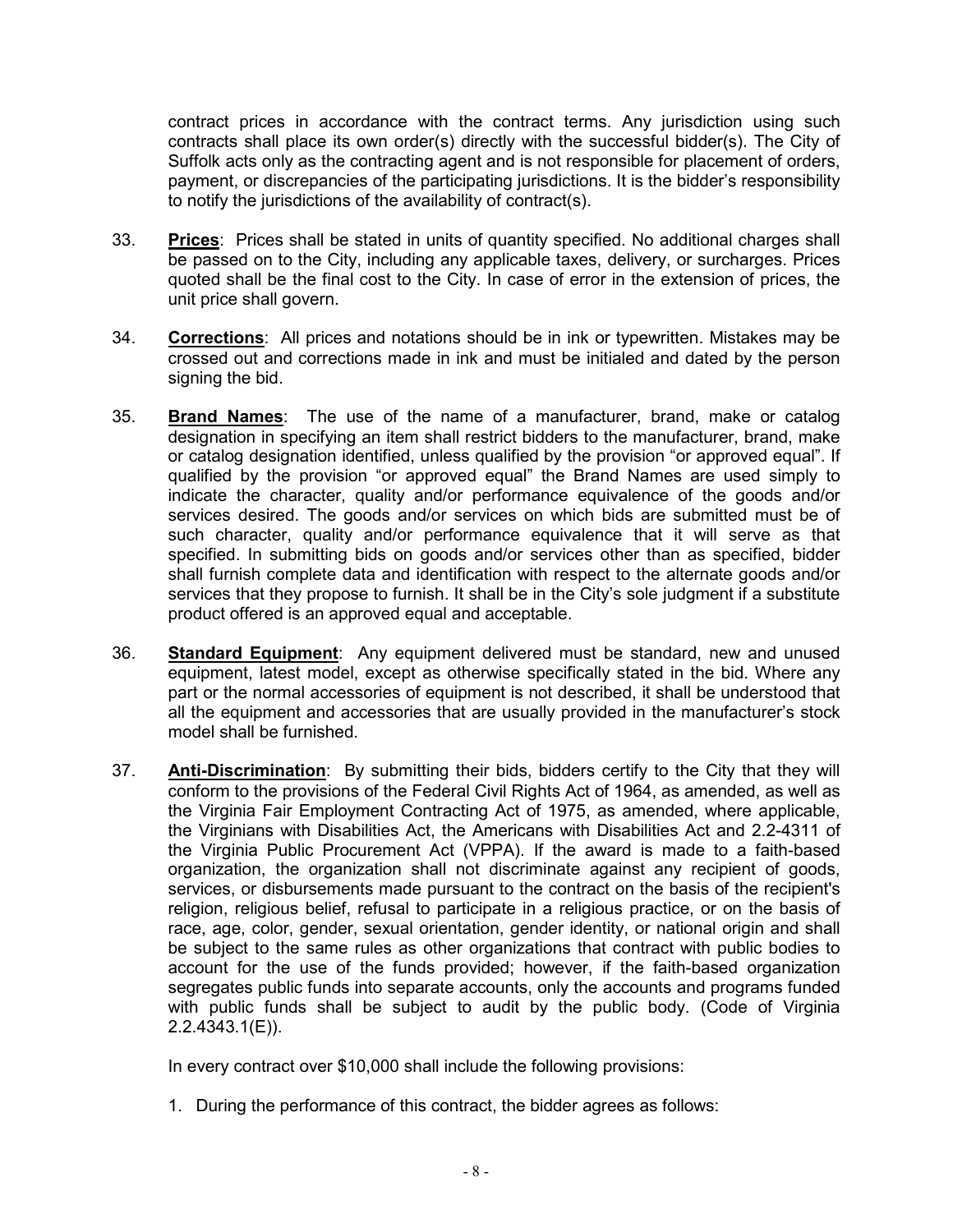- a. The Contractor will not discriminate against any employee or applicant for employment because of race, religion, color, sex, national origin, age, disability, service disabled veterans or any other basis prohibited by state law relating to discrimination in employment, except where there is a bona fide occupational qualification reasonably necessary to the normal operation of the Contractor. The Contractor agrees to post in conspicuous places, available to employees and applicants for employment, notices setting forth the provisions of this nondiscrimination clause.
- b. The Contractor, in all solicitations or advertisements for employees placed by or on behalf of the Contractor, will state that such Contractor is an equal opportunity employer.
- c. Notices, advertisements and solicitations placed in accordance with federal law, rule or regulation shall be deemed sufficient for the purpose of meeting these requirements.
- 2. The Contractor will include the provisions of Section a, b, and c above in every subcontract or purchase order over \$10,000, so that the provisions will be binding upon each subcontractor or vendor.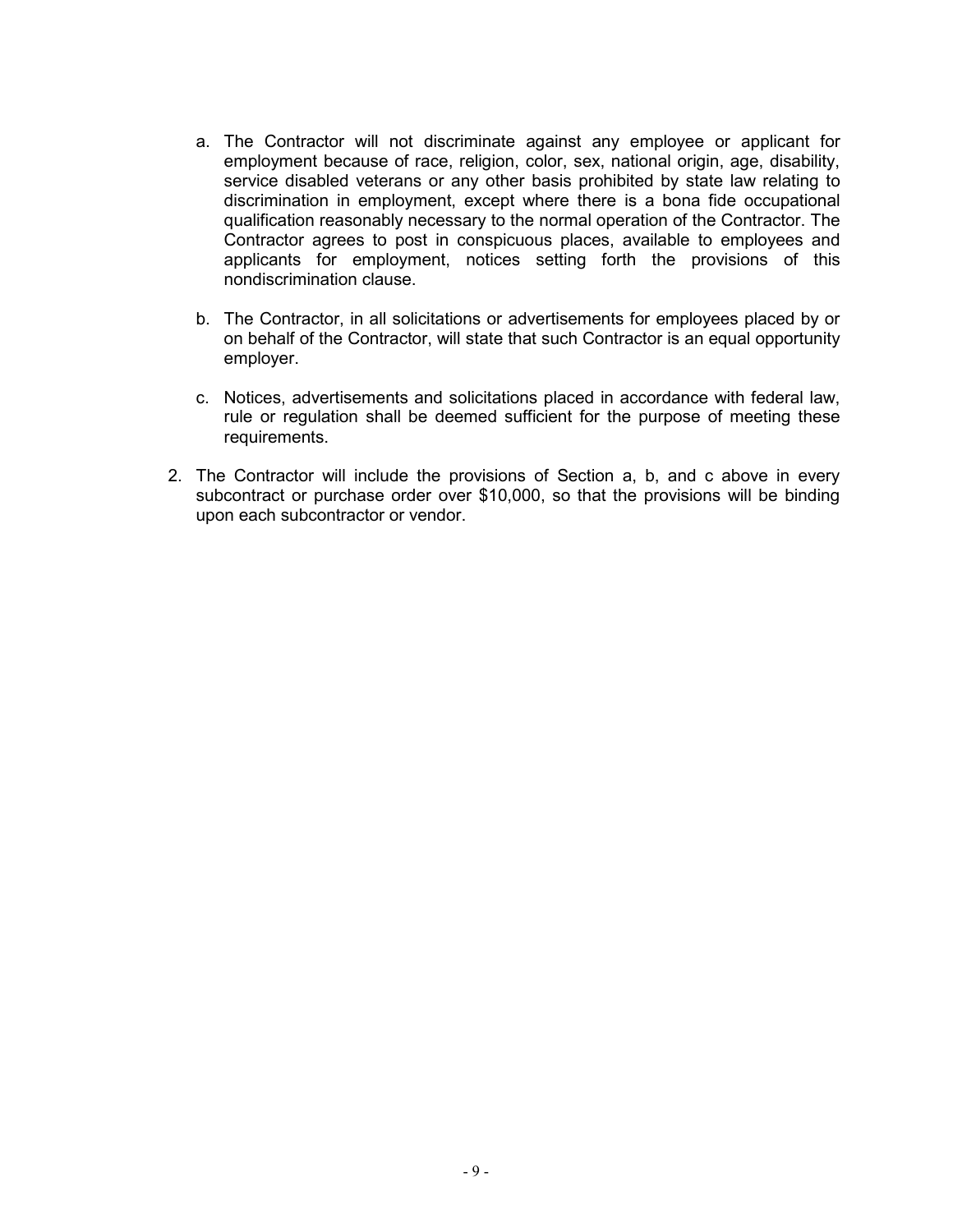### **CONTRACT TERMS AND CONDITIONS**

- 1. **Alien Employment**: The Contractor certifies that he does not and shall not during the performance of the contract for goods and services in the Commonwealth, knowingly employ unauthorized aliens as defined in the federal Immigration Reform and Control Act of 1986, as amended.
- 2. **Availability of Funds**: A contract shall be deemed in force only to the extent of appropriations available to each department for the purchase of such goods and/or services. The City's extended obligations on those contracts that envision extended funding through successive fiscal periods shall be contingent upon actual appropriations for the following years.
- 3. **Assignment of Contract**: A contract shall not be assignable by the Contractor in whole or in part without the written consent of the City.
- 4. **Changes and Additions**: It shall be the responsibility of the Contractor to notify the City, in writing, of any necessary modifications or additions in the Scope of this Contract. Compensation for changes or additions in the Scope of this Contract will be negotiated and approved by the City, in writing.

It is understood and agreed to by both the City and the Contractor that such modifications or additions to this Contract shall be made only by the full execution of the City's standard Contract Change Order Form. Furthermore, it is understood and agreed by both parties that any work done by the Contractor on such modification or addition to this Contract prior to the City's execution of its standard Agreement change order form shall be at the total risk of the Contractor and said work may not be compensated by the City.

- 5. **Contractor's Form**: In cases where the City may accept the Contractor's form agreement, whereas certain standard clauses that may appear in the Contractor's form agreement cannot be accepted by the City, and in consideration of the convenience of using that form, and this form, without the necessity of negotiating a separate contract document, the parties hereto specifically agree that, notwithstanding any provisions appearing in the attached Contractor's form agreement, the City's contract addendum shall prevail over the terms of the Contractor's agreement in the event of a conflict.
- 6. **Conflicts of Interests**: Contractor shall not accept or receive commissions or other payments from third parties for soliciting, negotiating, procuring, or effecting insurance on behalf of the City.
- 7. **Contractor Failure to Perform**: Failure of the Contractor to perform the contract by reason of the City's non-acceptance of additional conditions submitted after the award shall result in termination of the contract by the City, and may result in debarment of the Contractor for a period of up to three (3) years. Termination and /or debarment of the Contractor shall not constitute a waiver by the City of any other rights or remedies available to the City by law or contract.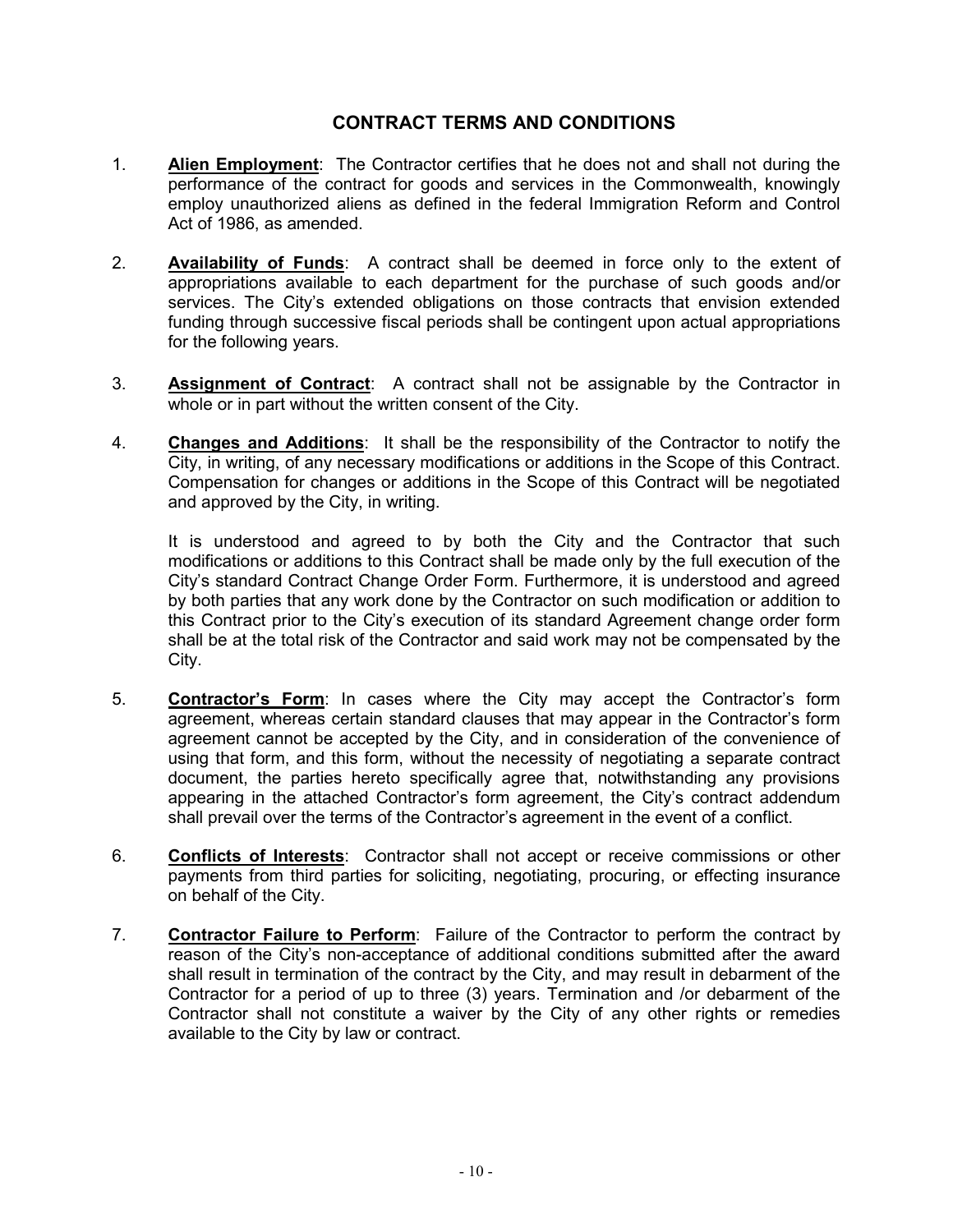- 8. **Contractual Disputes:** Bidder, Offeror, Contractor or Consultant agree all contractual disputes will be conducted in accordance with provision §2.2-4363 of the Virginia Public Procurement Act.
- 9. **Copyright Protection**: The Contractor agrees to defend and save the City, its agents, officials, and employees, harmless from liability of any nature or kind, for use of any copyright, composition, secret process, patented or unpatented invention, articles or appliances furnished or used in the performance of the contract, or which the Contractor is not the patentee, assignee, or licensee, to the same extent as provided in the above paragraph.
- 10. **Default**: In event of default by the Contractor, the City reserves the right to procure the goods and/or services from other sources, and hold the Contractor liable for any excess cost occasioned thereby. Such actions taken by the City shall not release the Contractor from additional remedies that may be allowed by law.
- 11. **Drug-Free Workplace**: During the performance of this contract, the Contractor agrees to (1) provide a drug-free workplace for the Contractor's employees; (2) post in conspicuous place, available to employees and applicants for employment, a statement notifying employees that the unlawful manufacture, sale, distribution, dispensation, possession, or use of a controlled substance or marijuana is prohibited in the Contractor's workplace and specifying the actions that will be taken against employees for violations of such prohibition; (3) state in all solicitation or advertisement for employees placed by or on behalf of the Contractor that the Contractor maintains a drugfree workplace; and (4) include the provisions of the foregoing clauses in every subcontract or purchase order of over \$10,000, so that the provisions will be binding upon each subcontractor or vendor.

For the purposes of this section, "drug-free workplace" means a site for the performance of work done in connection with a specific contract awarded to a Contractor, the employees of whom are prohibited from engaging in the unlawful manufacture, sale, distribution, dispensation, possession or use of any controlled substance or marijuana during the performance of the contract.

- 12. **Entire Agreement**: This contract and any additional or supplementary documents incorporated herein by reference contain all the terms and conditions agreed upon by the parties hereto, and no other agreements, oral or otherwise, regarding the subject matter of this contract or any part thereof shall have any validity or bind any of the parties hereto. This contract shall not be modified, altered, changed or amended unless in writing and signed by the parties hereto.
- 13. **Exemption from Taxes**: The City is exempt from state sales tax and federal excise tax. A tax exempt certificate indicating the City's tax exempt status will be furnished by the City upon request.
- 14. **Governing Law**: This Contract is made, entered into, and shall be performed in the City of Suffolk, Virginia, and shall be governed by the applicable laws of the Commonwealth of Virginia without regard to its conflict of law rules. In the event of litigation concerning this Contract, the parties agree to the exclusive jurisdiction and venue of the Circuit Court of the City of Suffolk, Virginia; however, in the event that the federal court has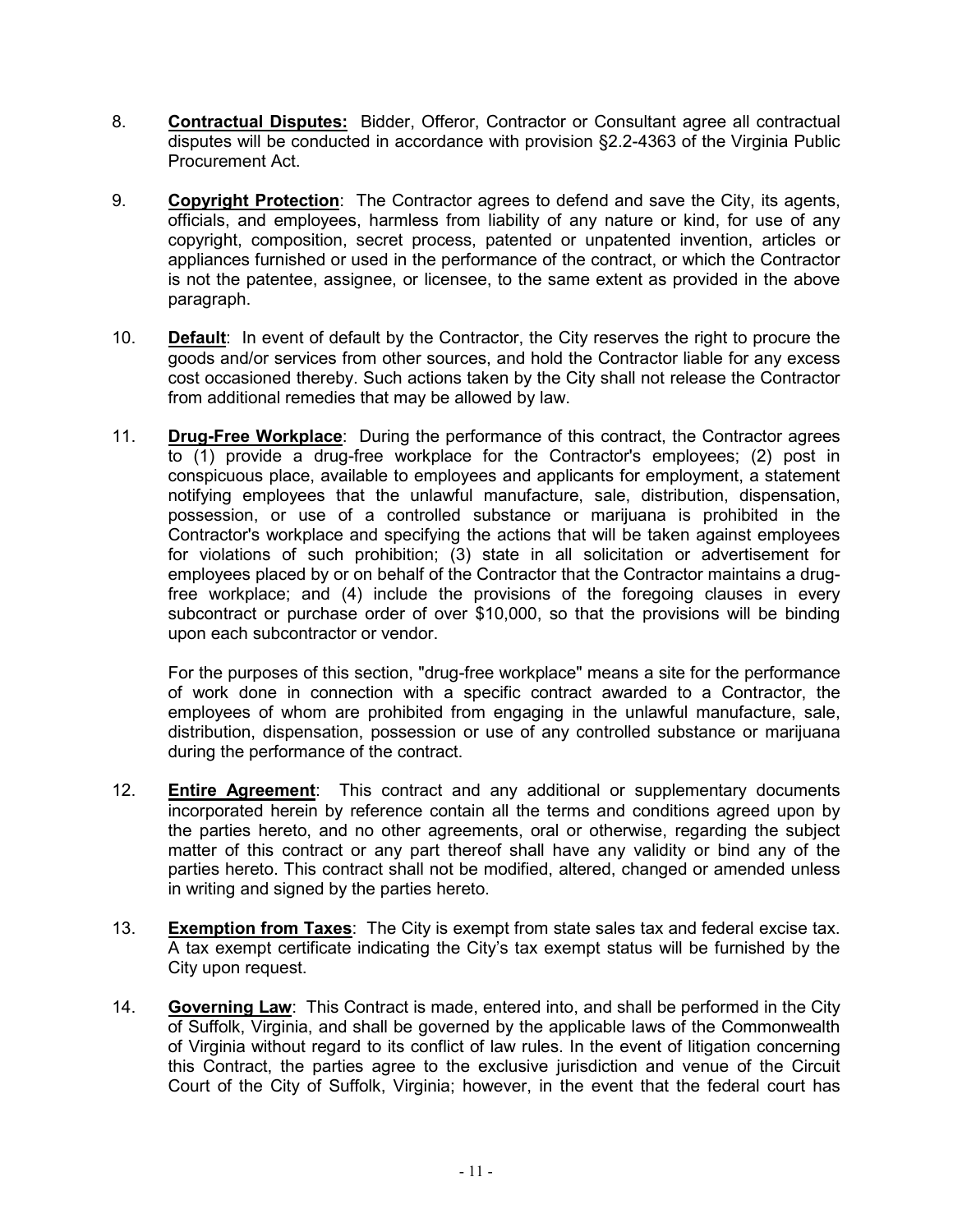jurisdiction over the matter, then the parties agree to the exclusive jurisdiction and venue of the U.S. District Court for the Eastern District of Virginia, Norfolk Division.

The Contractor shall not cause a delay in services because of the pending or during litigation proceedings, except with the express, written consent of the City or written instruction/order from the Court.

- 15. **Indemnification**: Contractor shall defend and indemnify the City, and the City's employees, agents, and volunteers, from and against any and all damage claim, liability, cost, or expense (including, without limitation, attorney's fees and court costs) of every kind and nature (including, without limitation, those arising from any injury or damage to any person, property or business) incurred by or claimed against the Contractor, its employees, agents, and volunteers, or incurred by or claimed against the City, the City's employees, agents, and volunteers, arising out of, or in connection with, the performance of all services hereunder by the Contractor. This indemnification includes, but is not limited to, any financial or other loss, including, but not limited to, any adverse regulatory, agency or administrative sanction or civil penalties, incurred by the City due to the negligent, fraudulent or criminal acts of the Contractor or any of the Contractor's officers, shareholders, employees, agents, consultants, sub-consultants, or any other person or entity acting on behalf of the Contractor. Unless otherwise provided by law, the Contractor indemnification obligations hereunder shall not be limited in any way by the amount or type of damages, compensation, or benefits payable by or for the Contractor under workers' compensation acts, disability benefit acts, other employee benefit acts, or benefits payable under any insurance policy. This paragraph shall survive the termination of the contract including any renewal or extension thereof.
- 16. **Independent Contractor**: The Contractor and any employees, agents, or other persons or entities acting on behalf of the Contractor shall act in an independent capacity and not as officers, employees, or agents of the City.
- 17. **Payment Terms**: Payment terms shall be 'Net 45' days, from the date of Contractor invoice approval by the City.

Payment terms, if offered, shall not be considered in determining the low bidder.

Discount period, if offered, shall be computed from the date of proper receipt of the Contractor's correct invoice, or from the date of acceptable receipt of the goods and/or services, whichever is latest.

The payment terms stated herein must appear on the Contractor's invoice. Failure to comply with this requirement shall result in the invoice being returned to the Contractor for correction.

Late payment charges shall not exceed the allowable rate specified by the Commonwealth of Virginia Prompt Payment Act. (1% per month)

Contractor shall submit invoices in duplicate, such statement to include detailed breakdown of all charges, and shall be based on completion of tasks or deliverables.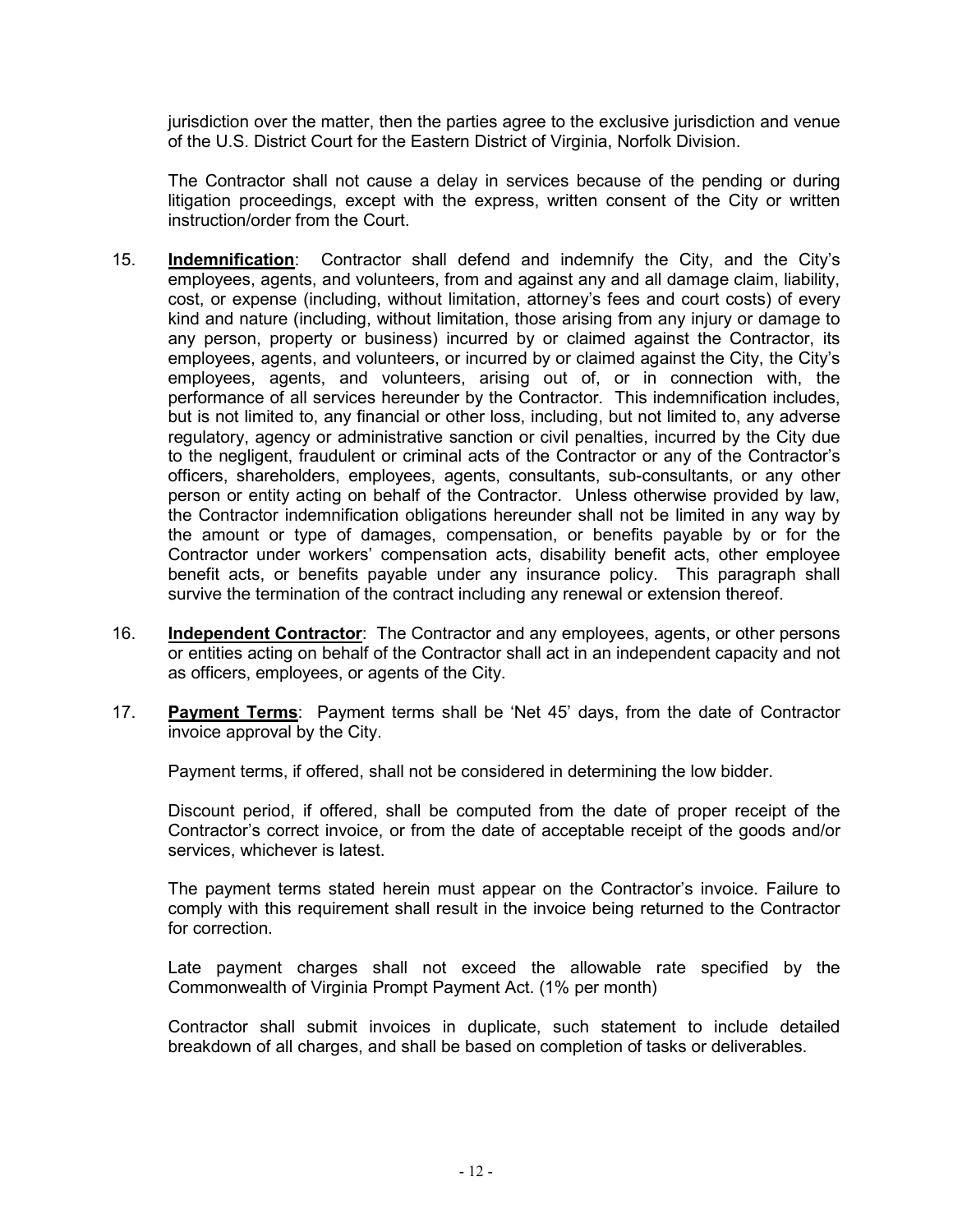Individual Contractors shall provide their social security numbers, and proprietorships, partnerships, and corporations shall provide their federal employer identification number on their submittal.

The City prefers to make payment with the City's Purchasing Card. Typically this enables faster payments to the Contractor. Are you willing and able to accept this type of payment?

**Yes**\_\_\_ **No**\_\_\_\_

- 18. **Laws, Regulations**: The Contractor shall keep fully informed of all federal, state, and local laws, ordinances and regulations that in any manner affect the conduct of the work. The Contractor shall at all times observe and comply with all such laws, ordinances and regulations.
- 19. **Contractor's License**: If any of the services promulgated under this solicitation consist of construction work, it is required under Title 54.1, Chapter 11, Code of Virginia, for a Contractor who performs or manages construction, removal, repair, or improvement when the total value referred to in a single contract or project is:

One hundred twenty thousand dollars (\$120,000) or more, or the total value of all such construction, removal, repair or improvements undertaken by such person within any twelve-month period is seven hundred fifty thousand dollars (\$ 750,000) or more shall show evidence of being licensed as a Class A Contractor.

Ten thousand dollars (\$10,000) or more, but less than one hundred twenty thousand dollars (\$120,000) or the total value of all such construction, removal, repair, or improvement undertaken by such person within any twelve-month period is one hundred and fifty thousand dollars (\$150,000) or more, but less than seven hundred fifty thousand dollars (\$750,000) shall show evidence of being licensed as a Class B **Contractor** 

Over one thousand (\$1,000) but less than ten thousand (\$10,000), or the total value of all such construction, removal, repair, or improvements undertaken by such person within any twelve-month period is one hundred and fifty thousand dollars (\$150,000) shall show evidence of being licensed as a Class C Contractor.

The City shall require master certification as a condition of licensure or certification of electrical, plumbing and heating, ventilation and air conditions Contractors.

A valid business license from the City may be required. The contractor shall complete whichever of the following notations is appropriate:

| "Licensed Class A Virginia Contractor Number | ,,  |
|----------------------------------------------|-----|
| "Licensed Class B Virginia Contractor Number | ,,, |
| "Licensed Class C Virginia Contractor Number | ,,, |

20. **License Requirement**: All firms doing business in the City of Suffolk are required to be licensed in accordance with the City of Suffolk business license ordinance. Wholesale and retail merchants without a business location in the City of Suffolk are exempt from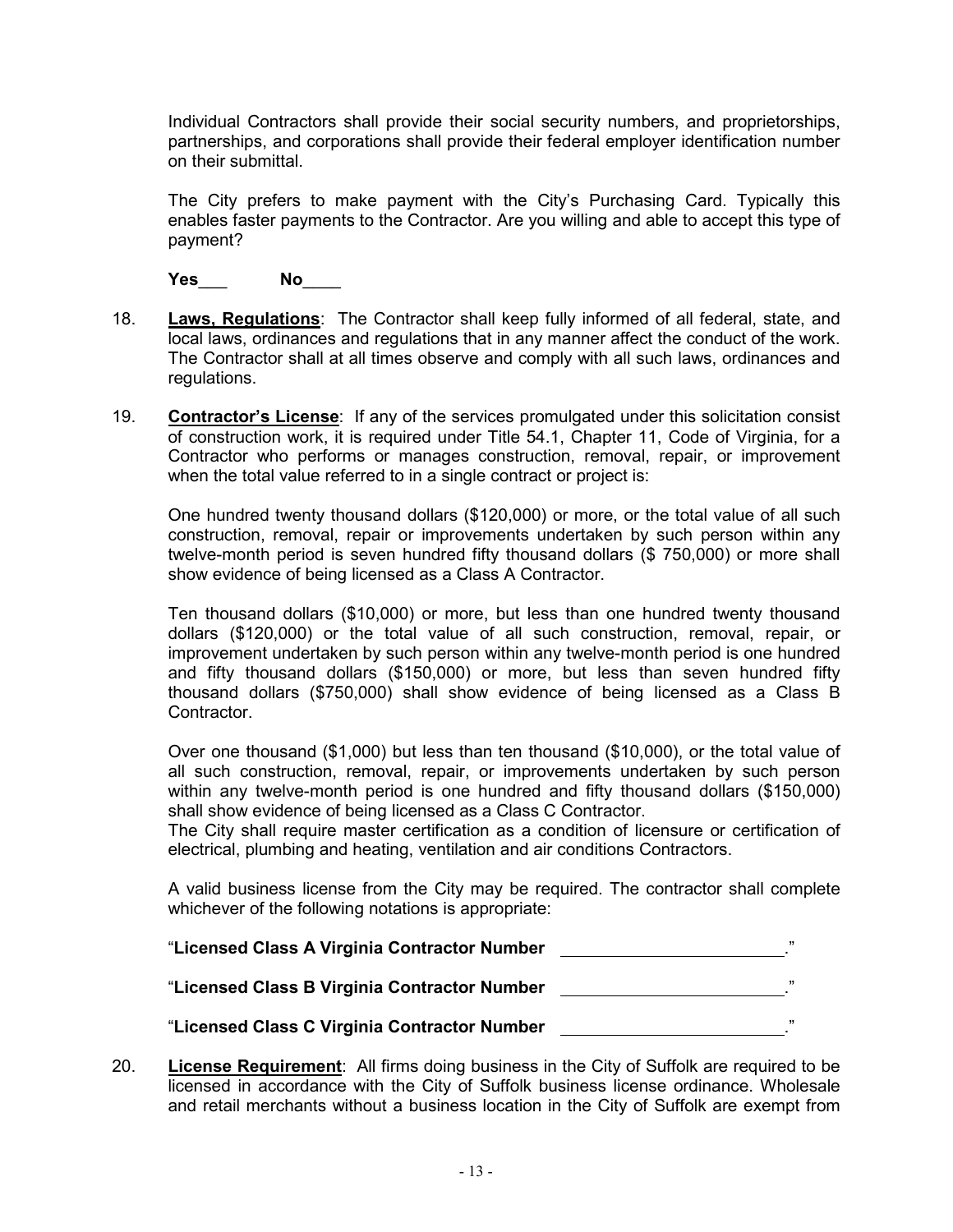this requirement. Any questions concerning business licenses should be directed to the Commissioner of the Revenue's Office, (757) 514-4260 or email [comrev@suffolkva.us](mailto:comrev@suffolkva.us)

- 21. **Payments to Subcontractors:** Within seven (7) days after receipt of amounts paid by the City for work performed by a subcontractor under this contract, the Contractor shall either:
	- a. Pay the subcontractor for the proportionate share of the total payment received from the City attributable to the work performed by the subcontractor under this contract; or
	- b. Notify the City and Subcontractor, in writing, of his intention to withhold all or a portion of the subcontractor's payment and reason for non-payment.

The Contractor shall pay interest to the Subcontractor on all amounts owed that remain unpaid beyond the seven (7) day period except for amounts withheld as allowed in item b. above.

Unless otherwise provided under the terms of this contract, interest shall accrue at the rate of one percent (1%) per month.

The Contractor shall include in each of its subcontracts a provision requiring each subcontractor to include or otherwise be subject to the same payment and interest requirements as set forth above with respect to each lower-tier subcontractor.

The Contractor's obligation to pay an interest charge to a subcontractor pursuant to the provision my not be construed to be an obligation to the City.

- 22. **Records and Inspection**: The Contractor shall maintain full and accurate records with respect to all matters covered under the contract, including, without limitation, accounting records, written policies, procedures, time records, telephone records, and any other supporting evidence used to memorialize, reflect, and substantiate charges or fees related to this contract. The Contractor's records shall be open to inspection and subject to audit and/or reproduction, during normal working hours, by the City and its employees, agents or authorized representatives after giving at least three (3) days' notice to the Contractor by the City. The City shall have access to such records from the effective date of this contract, for the duration of the contract, and for five (5) years after the date of final payment by the City to the Contractor pursuant to this contract or any renewal or extension of the contract. The City's employees, agents or authorized representatives shall have access to the Contractor's facilities, shall have access to all necessary records and shall be provided adequate and appropriate work space, in order to conduct audits.
- 23. **Responsibility of Contractor**: The Contractor shall, without additional costs or fee to the City, correct or revise any errors or deficiencies in his performance. Neither the City's review, approval, acceptance of, or payment for any of the services required under this Agreement shall be deemed a waiver of rights by the City, and the Contractor shall remain liable to the City for all costs which are incurred by the City as a result of the Contractor's negligent performance of any of the services furnished under this Agreement.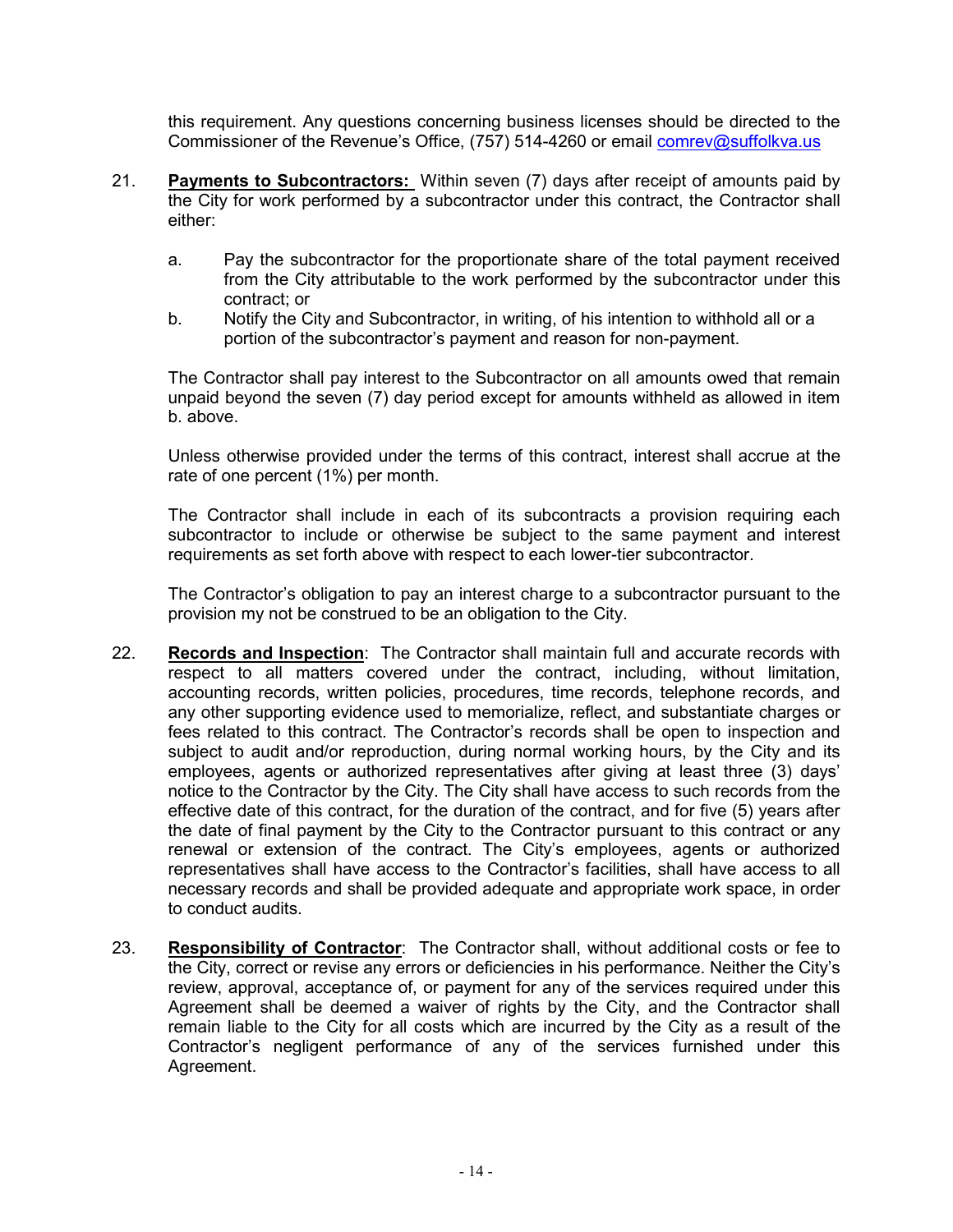- 24. **Rights and Remedies Not Waived**: In no event shall the making by the City of any payment to the Contractor, or the waiver by the City of any provision under this contract including any obligation of the Contractor, constitute or be construed as a waiver by the City of any other provision, obligation, breach of covenant, or any default which may exist under this contract on the part of the Contractor, and the making of any such payment by the City while any such breach or default exists shall not impair or prejudice any right or remedies available to the City.
- 25. **Safety**: All Contractors and sub-contractors performing services for the City are required to and shall comply with all Occupational Safety and Health Administration (OSHA), State and City Safety and Occupational Health Standards and any other applicable rules and regulations. Also all Contractors and sub-contractors shall be held responsible for the safety of their employees and any unsafe acts or conditions that may cause injury or damage to persons or property within and around the work site area under this contract.
- 26. **Scheduling and Delays**: The parties to this Contract acknowledge that all or part of the work to be performed hereunder may be delayed and extended at the option of the City. Such delays may be caused by delays, denials and modifications of the various state or federal permits, or for other reasons. The City shall not be required to pay any of the Contractor's direct or indirect costs, or claims for compensation, extended overhead, or other damage or consequential damages arising out of or related to any delays or interruptions required or ordered by the City. If the City delays the project for any reason for a continuous period of ninety (90) days or more, the City and Contractor will negotiate a mutually agreeable adjustment to the Contractor's award amount. Notwithstanding the above, in construction contracts, to the extent that an unreasonable delay is caused by the act or omissions of the City due to causes within the City's control, the above waiver or release shall not apply.
- 27. **Severability**: If any provision of this contract or the application thereof to any person or circumstances shall to any extent be invalid or unenforceable, the remainder of this contract, or the application of such provision to persons or circumstances other than those which it is invalid or unenforceable, shall not be affected hereby, and each provision of this contract shall be valid and enforced to the full extent permitted by law.
- 28. **Termination for Convenience**: The City may at any time, and for any reason, terminate this Contract by written notice to Contractor specifying the termination date, which shall be not less than thirty (30) days from the date such notice is mailed.

Notice shall be given to Contractor by certified mail/return receipt requested at the address set forth in Contractor's Bid Proposal or as provided in this Contract. In the event of such termination, Contractor shall be paid such amount as shall compensate Contractor for the work satisfactorily completed, and accepted by the City, at the time of termination. If the City terminates this Contract, Contractor shall withdraw its personnel and equipment, cease performance of any further work under this Contract, and turn over to the City any work completed or in process for which payment has been made.

29. **Termination for Cause**: In the event that Contractor shall for any reason or through any cause be in default of the terms of this Contract, the City may give Contractor written notice of such default by certified mail/return receipt requested at the address set forth in Contractor's Bid or as provided in this Contract.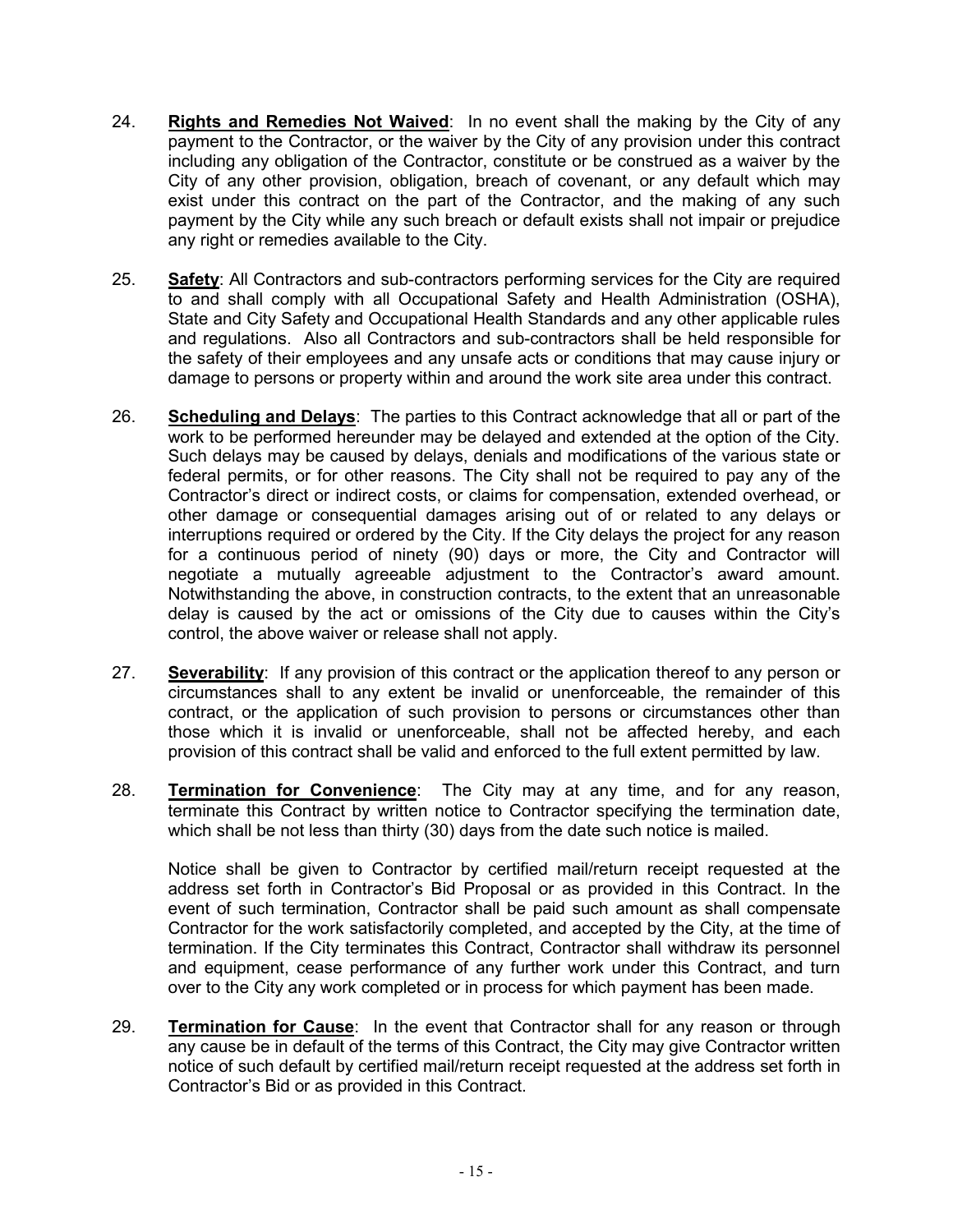Unless otherwise provided, Contractor shall have ten (10) days from the date such notice is mailed in which to cure the default. Upon failure of Contractor to cure the default, the City may immediately cancel and terminate this Contract as of the mailing date of the default notice.

Upon termination, Contractor shall withdraw its personnel and equipment, cease performance of any further work under the Contract, and turn over to the City any work in process for which payment has been made. In the event of violations of law, safety or health standards and regulations, this Contract may be immediately cancelled and terminated by the City and provisions herein with respect to opportunity to cure default shall not be applicable.

30. **COVID-19 Procedures:** All Contractors and sub-contractors performing services for the City are required and shall comply with all policies and procedures for COVID-19 from the Occupational Safety and Health Administration (OSHA), Virginia Department of Health (VDH) and Center for Disease Control (CDC) and all other City and State rules and regulations. Contractor's employees who are known or suspected to be infected with SARS-CoV-2 virus shall not report to or remain at the worksite until cleared to return to work. Contractor shall report if an employee who is positive for COVID-19 has been at the worksite to the Department in which they are working for immediately. Contractor shall keep confidential the identity of the known to be infected with SARS-CoV-2 virus in accordance with the requirements of the Americans, with Disabilities Act (ADA) HIPAA, and other applicable federal and Virginia laws and regulations.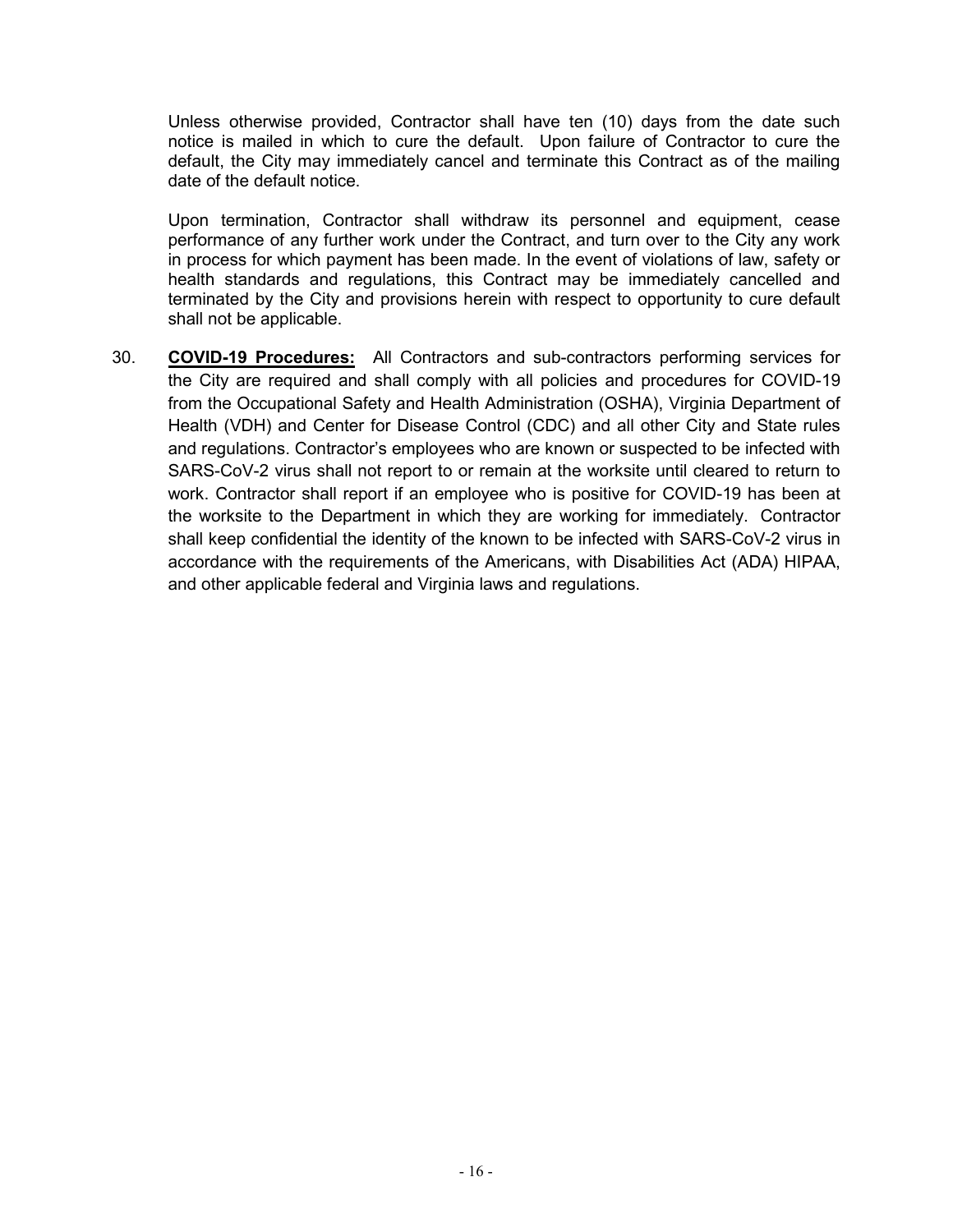## **QUOTATION FORM**

 Purchasing Division 442 W. Washington Street **DUE:****November 5, 2021**

 **TO:** City of Suffolk **BID:** Soccer Officiating Services

**TIME:** 3:00 p.m., Local

**\_\_\_\_\_\_\_\_\_\_\_\_\_\_\_\_\_\_\_\_\_\_\_ Company** quote firm price **per official per game** to provide officiating services for the City of Suffolk Parks and Recreation's soccer programs in accordance with specifications and conditions herein. The annual number of games in this bid is estimated for the purpose of bid evaluation only, and the City does not guarantee the Contractor a minimum quantity of work. Cost per official per game price will be for one official only per game.

| League                      | <b>Annual</b><br>number<br>οf<br><b>Games</b> | <b>Number of</b><br><b>Officials</b><br><b>Required per</b><br>Game | <b>Cost per</b><br>Game                     | <b>Total (annual number</b><br>of games x cost per<br>game) |
|-----------------------------|-----------------------------------------------|---------------------------------------------------------------------|---------------------------------------------|-------------------------------------------------------------|
| Youth Winter Indoor         | 80                                            |                                                                     |                                             |                                                             |
| <b>Youth Spring Outdoor</b> | 80                                            |                                                                     |                                             |                                                             |
|                             |                                               |                                                                     | <b>TOTAL</b><br><b>BID</b><br><b>AMOUNT</b> | S                                                           |

A **travel fee of \$\_\_\_\_\_\_\_\_\_** per site may be charged the City if games are canceled by the City after the arrival of the officials at the game site (no games played).

**Association's Contact Person: \_\_\_\_\_\_\_\_\_\_\_\_\_\_\_\_\_\_\_\_\_\_\_ Phone No: \_\_\_\_\_\_\_\_\_\_\_\_\_**

The following information MUST be submitted with the QUOTATION (check√ if included):

Anticollusion/Nondiscrimination/Drug Free Workplace Clauses

**THE PROOF OF Authority to Transact Business in Virginia** 

**EXECONDED Contractor/Employee Background Certification**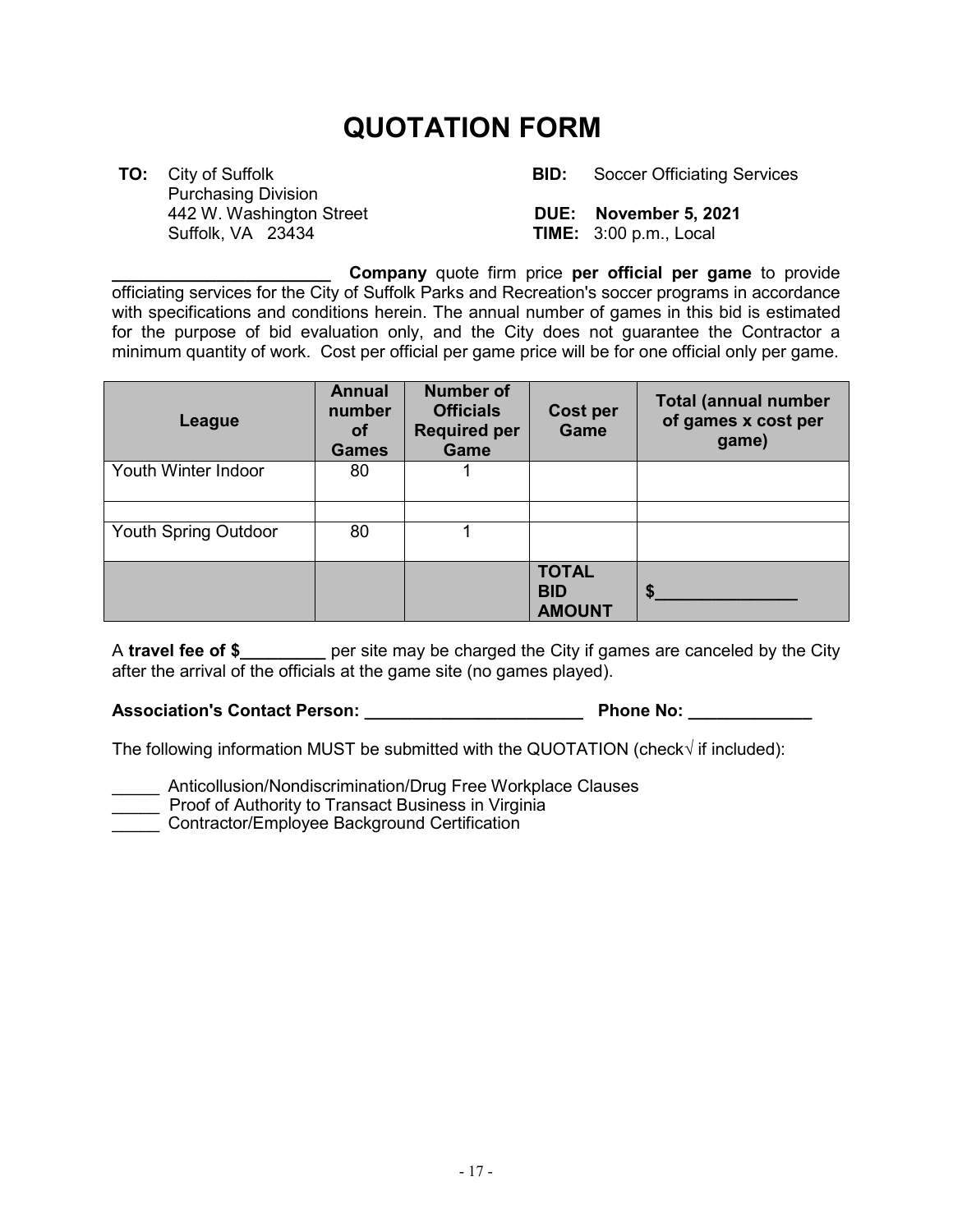| Telephone No.: ______________________________ |  |
|-----------------------------------------------|--|
|                                               |  |
|                                               |  |
|                                               |  |

Social Security Number or FIN Number

I certify that this bid is made without prior understanding, agreement, or connection with any corporation, firm, or person submitting a bid for the same equipment/materials/ service and is in all respects fair and without collusion or fraud. I understand that collusive bidding is a violation of State and Federal law and can result in fines, prison sentences and civil damage awards. I agree to abide by all conditions of this bid and certify that I am authorized to sign this bid for the bidder.

I certify by my signature below that I have received the documents associated with this bid and understand that the review for completeness of these bid documents and the understanding and comprehension of the bid specifications is solely my responsibility; based on this, by my signature below I waive all rights to further claims against the City of Suffolk that the document were incomplete or not understandable.

I certify that the bidder represented herein is eligible to bid with respect to all applicable sections of State and Local Government Conflict of Interest Act, Code of Virginia, Section 2.2-3100 et. seq.

| <b>Signature</b> |  |
|------------------|--|
|                  |  |

| <b>Date</b> |  |  |  |  |  |  |  |
|-------------|--|--|--|--|--|--|--|
|             |  |  |  |  |  |  |  |
|             |  |  |  |  |  |  |  |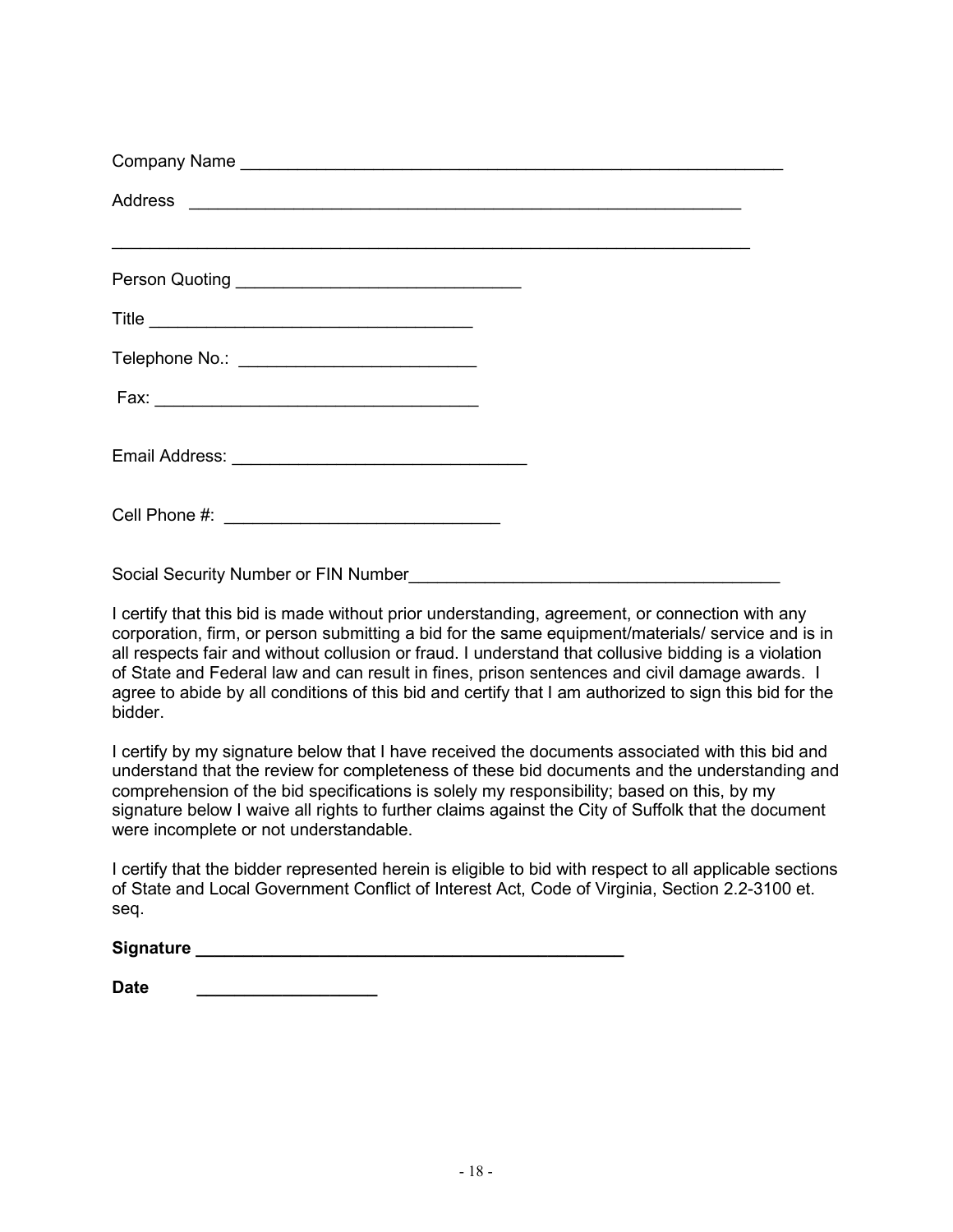#### **ANTICOLLUSION/NONDISCRIMINATION/DRUG FREE WORKPLACE CLAUSES**

#### **ANTICOLLUSION CLAUSE:**

IN THE PREPARATION AND SUBMISSION OF THIS BID, SAID BIDDER DID NOT EITHER DIRECTLY OR INDIRECTLY ENTER INTO ANY COMBINATION OR ARRANGEMENT WITH ANY PERSON, FIRM OR CORPORATION, OR ENTER INTO ANY AGREEMENT, PARTICIPATE IN ANY COLLUSION, OR OTHERWISE TAKE ANY ACTION IN THE RESTRAINT OF FREE, COMPETITIVE BIDDING IN VIOLATION OF THE SHERMAN ACT (15 U.S.C. SECTION 1), SECTIONS 59.1-9.1 THROUGH 59.1- 9.17 OR SECTIONS 59.1-68.6 THROUGH 59.1-68.8 OF THE CODE OF VIRGINIA.

THE UNDERSIGNED BIDDER HEREBY CERTIFIES THAT THIS AGREEMENT, OR ANY CLAIMS RESULTING THEREFROM, IS NOT THE RESULT OF, OR AFFECTED BY, ANY ACT OF COLLUSION WITH, OR ANY ACT OF, ANOTHER PERSON OR PERSONS, FIRM OR CORPORATION ENGAGED IN THE SAME LINE OF BUSINESS OR COMMERCE; AND, THAT NO PERSON ACTING FOR, OR EMPLOYED BY, THE CITY OF SUFFOLK HAS AN INTEREST IN, OR IS CONCERNED WITH, THIS BID; AND, THAT NO PERSON OR PERSONS, FIRM OR CORPORATION OTHER THAN THE UNDERSIGNED, HAVE, OR ARE, INTERESTED IN THIS BID.

#### **DRUG-FREE WORKPLACE:**

DURING THE PERFORMANCE OF THIS CONTRACT, THE CONTRACTOR AGREES TO (I) PROVIDE A DRUG-FREE WORKPLACE FOR THE CONTRACTOR'S EMPLOYEES; (II) POST IN CONSPICUOUS PLACES, AVAILABLE TO EMPLOYEES AND APPLICANTS FOR EMPLOYMENT, A STATEMENT NOTIFYING EMPLOYEES THAT THE UNLAWFUL MANUFACTURE, SALE, DISTRIBUTION, DISPENSATION, POSSESSION, OR USE OF A CONTROLLED SUBSTANCE OR MARIJUANA IS PROHIBITED IN THE CONTRACTOR'S WORKPLACE AND SPECIFYING THE ACTIONS THAT WILL BE TAKEN AGAINST EMPLOYEES FOR VIOLATIONS OF SUCH PROHIBITION; (III) STATE IN ALL SOLICITATIONS OR ADVERTISEMENTS FOR EMPLOYEES PLACED BY OR ON BEHALF OF THE CONTRACTOR THAT THE CONTRACTOR MAINTAINS A DRUG-FREE WORKPLACE; AND (IV) INCLUDE THE PROVISIONS OF THE FOREGOING SECTIONS I, II, AND III IN EVERY SUBCONTRACT OR PURCHASE ORDER OF OVER \$10,000, SO THAT THE PROVISIONS WILL BE BINDING UPON EACH SUBCONTRACTOR OR VENDOR.

FOR THE PURPOSE OF THIS SECTION, "DRUG-FREE WORKPLACE" MEANS A SITE FOR THE PERFORMANCE OR WORK DONE IN CONNECTION WITH A SPECIFIC CONTRACT AWARDED TO A CONTRACTOR IN ACCORDANCE WITH THIS CHAPTER, THE EMPLOYEES OF WHOM ARE PROHIBITED FROM ENGAGING IN THE UNLAWFUL MANUFACTURE, SALE, DISTRIBUTION, DISPENSATION, POSSESSION OR USE OF ANY CONTROLLED SUBSTANCE OR MARIJUANA DURING THE PERFORMANCE OF THE CONTRACT.

#### **NONDISCRIMINATION CLAUSE:**

1. EMPLOYMENT DISCRIMINATION BY BIDDER SHALL BE PROHIBITED.

- 2. DURING THE PERFORMANCE OF THIS CONTRACT, THE SUCCESSFUL BIDDER SHALL AGREE AS FOLLOWS:
	- A. THE BIDDER, WILL NOT DISCRIMINATE AGAINST ANY EMPLOYEE OR APPLICANT FOR EMPLOYMENT BECAUSE OF RACE, RELIGION, COLOR, SEX, NATIONAL ORIGIN, AGE, DISABILITY, OR ANY OTHER BASIS PROHIBITED BY STATE LAW RELATING TO DISCRIMINATION IN EMPLOYMENT, EXCEPT WHERE THERE IS A BONA FIDE\_OCCUPATIONAL QUALIFICATION/CONSIDERATION REASONABLY NECESSARY TO THE NORMAL OPERATION OF THE BIDDER. THE BIDDER AGREES TO POST IN CONSPICUOUS PLACES, AVAILABLE TO EMPLOYEES AND APPLICANTS FOR EMPLOYMENT, NOTICES SETTING FORTH THE PROVISIONS OF THIS NONDISCRIMINATION CLAUSE.
	- B. THE BIDDER, IN ALL SOLICITATIONS OR ADVERTISEMENTS FOR EMPLOYEES PLACED ON BEHALF OF THE BIDDER, WILL STATE THAT SUCH BIDDER IS AN EQUAL OPPORTUNITY EMPLOYER. NOTICES, ADVERTISEMENTS, AND SOLICITATIONS PLACED IN ACCORDANCE WITH FEDERAL LAW, RULE OR REGULATION SHALL BE DEEMED SUFFICIENT FOR THE PURPOSE OF MEETING THE REQUIREMENTS OF THIS SECTION.
	- C. BIDDER WILL INCLUDE THE PROVISIONS OF THE FOREGOING SECTIONS A, B, AND C IN EVERY SUBCONTRACT OR PURCHASE ORDER OF OVER \$10,000, SO THAT THE PROVISIONS WILL BE BINDING UPON EACH SUBCONTRACTOR OR VENDOR.

| Name and Address of Bidder:                                        | Date:                                                                      |
|--------------------------------------------------------------------|----------------------------------------------------------------------------|
|                                                                    | By:                                                                        |
|                                                                    | Signature In Ink                                                           |
|                                                                    |                                                                            |
|                                                                    | <b>Printed Name</b>                                                        |
|                                                                    |                                                                            |
| Telephone Number:                                                  |                                                                            |
| Fax Phone Number: (                                                | Title                                                                      |
| FIN/SSN#:                                                          |                                                                            |
| Is your firm a "minority" business? $\Box$ Yes $\Box$ No           | If yes, please indicate the "minority" classification below:               |
| □ African American □ Hispanic American<br>□ Other; Please Explain: | $\Box$ American Indian $\Box$ Eskimo $\Box$ Asian American<br>$\Box$ Aleut |
| Is your firm Woman Owned? □ Yes □ No                               | Is your firm a Small Business? □ Yes □ No                                  |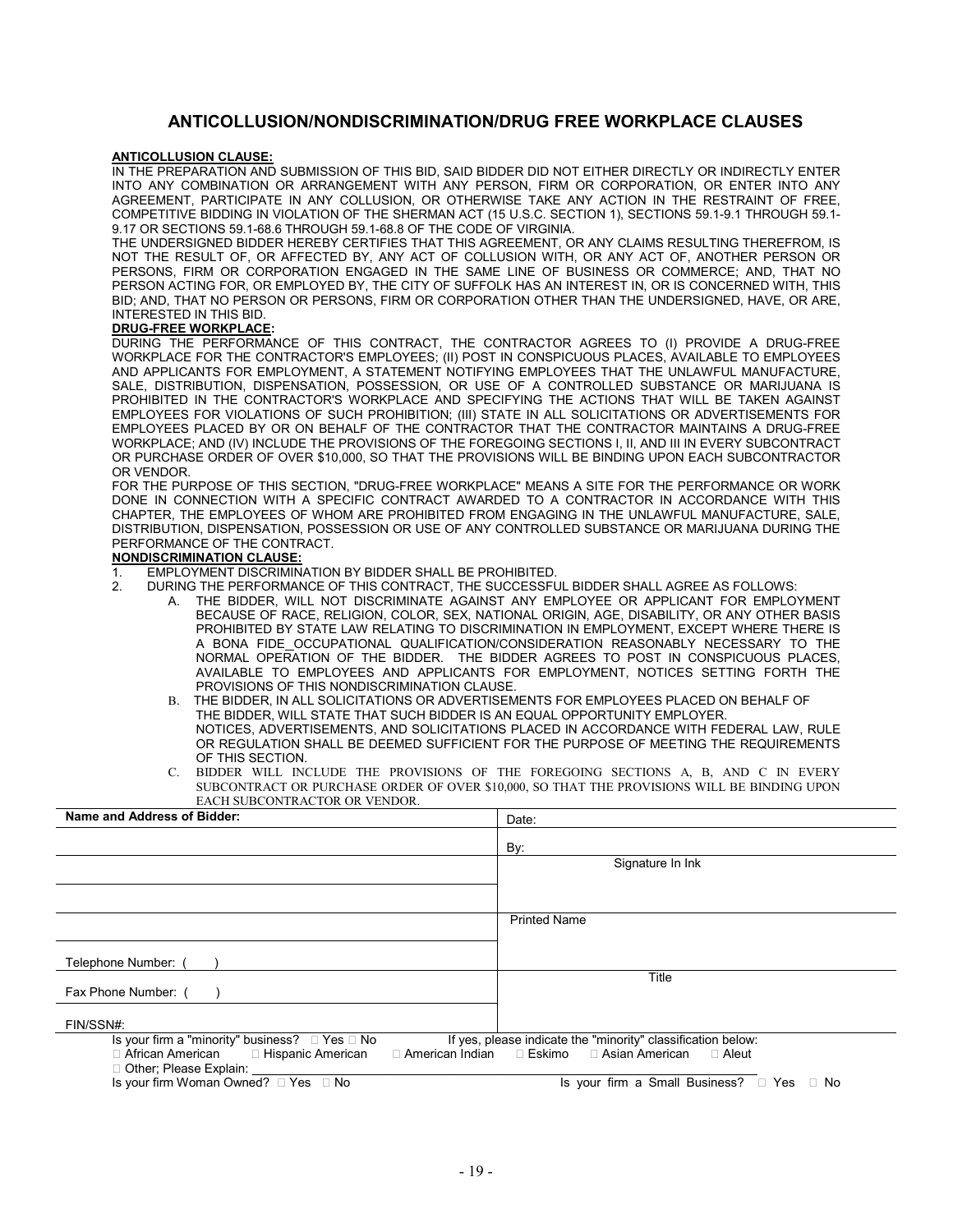#### **PROOF OF AUTHORITY TO TRANSACT BUSINESS IN VIRGINIA**

THIS FORM MUST BE SUBMITTED WITH YOUR PROPOSAL/BID, FAILURE TO INCLUDE THIS FORM MAY RESULT IN REJECTION OF YOUR PROPOSAL/BID Pursuant to Virginia Code §2.2-4311.2 an Offeror/Bidder organized or authorized to transact business in the Commonwealth pursuant to Title 13.1 or Title 50 of the Code of Virginia shall include in its proposal/bid the identification number issued to it by the State Corporation Commission ("SCC"). Any Offeror/Bidder that is not required to be authorized to transact business in the Commonwealth as a foreign business entity under Title 13.1 or Title 50 of the Code of Virginia or as otherwise required by law shall include in its proposal/bid a statement describing why the Offeror/Bidder is not required to be so authorized. Any Offeror/Bidder described herein that fails to provide the required information shall not receive an award unless a waiver of this requirement and the administrative policies and procedures establish to implement this section is granted by the City Manager, as applicable.

If this quote for goods or services is accepted by the City of Suffolk, Virginia the undersigned agrees that the requirements of the Code of Virginia Section §2.2-4311.2 have been met.

Please complete the following by checking the appropriate line that applies and providing the requested information.

A.\_\_\_\_\_\_ Offeror/Bidder is a Virginia business entity organized and authorized to transact business in Virginia by the SCC and such vendor's Identification Number issued to it by the SCC is

B. Offeror/Bidder is an out-of-state (foreign) business entity that is authorized to transact business in Virginia by the SCC and such vendor's identification Number issued to it by the SCC is

#### **Please attach additional sheets if you need to explain why such Offeror/Bidder is not required to be authorized to transact business in Virginia.**

Legal Name of Company (as listed on W-9)

\_\_\_\_\_\_\_\_\_\_\_\_\_\_\_\_\_\_\_\_\_\_\_\_\_\_\_\_\_\_\_\_\_\_\_\_\_\_\_\_\_\_

\_\_\_\_\_\_\_\_\_\_\_\_\_\_\_\_\_\_\_\_\_\_\_\_\_\_\_\_\_\_\_\_\_\_\_\_\_\_\_\_\_\_

\_\_\_\_\_\_\_\_\_\_\_\_\_\_\_\_\_\_\_\_\_\_\_\_\_\_\_\_\_\_\_\_\_\_\_\_\_\_\_\_\_\_

\_\_\_\_\_\_\_\_\_\_\_\_\_\_\_\_\_\_\_\_\_\_\_\_\_\_\_\_\_\_\_\_\_\_\_\_\_\_\_\_\_\_

\_\_\_\_\_\_\_\_\_\_\_\_\_\_\_\_\_\_\_\_\_\_\_\_\_\_\_\_\_\_\_\_\_\_\_\_.

\_\_\_\_\_\_\_\_\_\_\_\_\_\_\_\_\_\_\_\_\_\_\_\_\_\_\_\_\_\_\_\_\_\_\_.

Legal Name of Offeror/Bidder

Date

\_\_\_\_\_\_\_\_\_\_\_\_\_\_\_\_\_\_\_\_\_\_\_\_\_\_\_\_\_\_\_\_\_\_\_\_\_\_\_\_\_\_ Authorized Signature

Print or Type Name and Title

C. **C.** Offeror/Bidder does not have an Identification Number issued to it by the SCC such vendor is not required to be authorized to transact business in Virginia by the SCC for the following reason(s):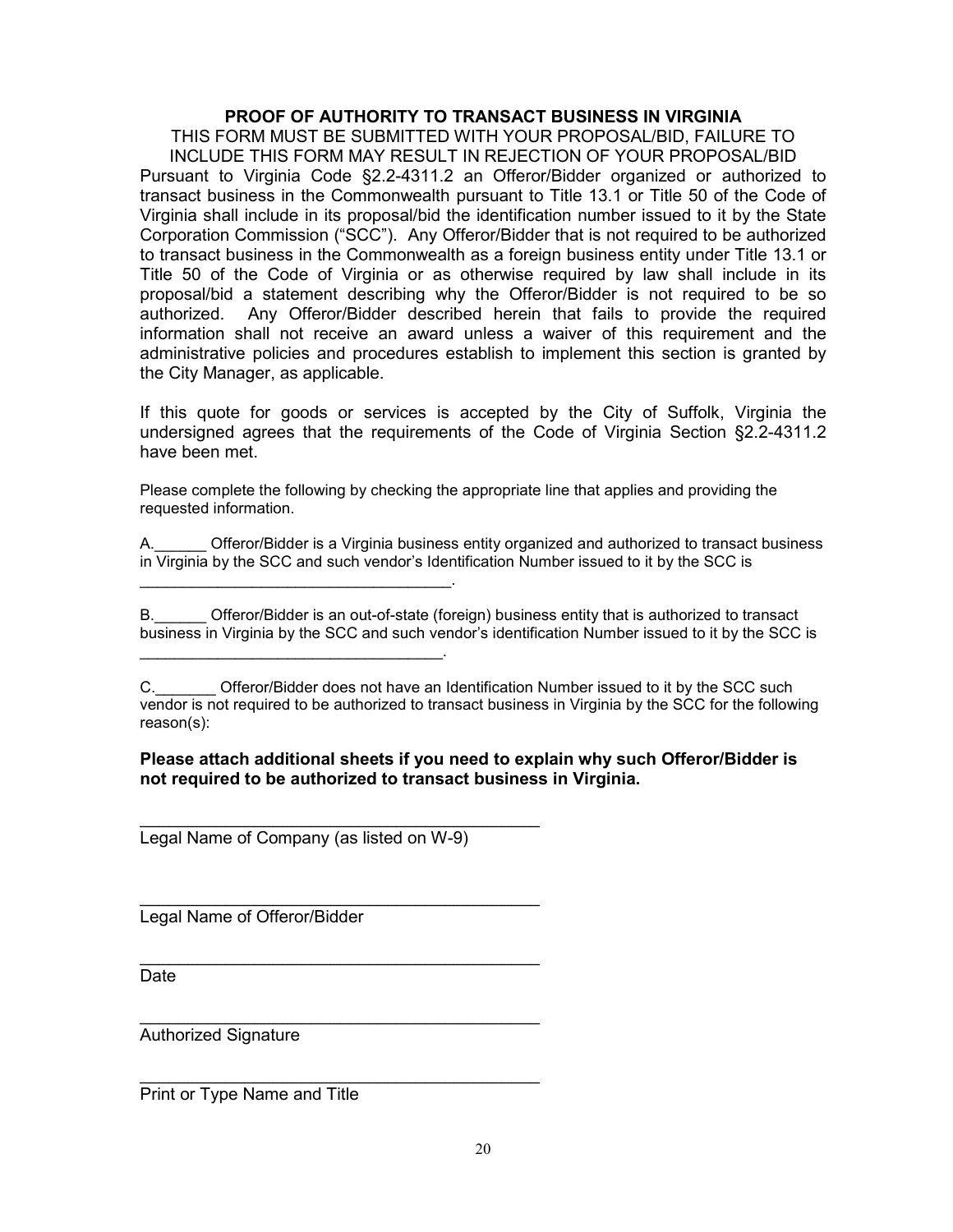#### **RETURN THIS PAGE WITH COPIES OF DOCUMENTATION**

## **EXCEPTION PAGE**

#### EXCEPTIONS:

Provider must sign the appropriate statement below, as applicable:

( ) Provider understands and agrees to all terms, conditions, requirements, and specifications stated herein.

| Firm: |  |  |
|-------|--|--|
| Date: |  |  |

( ) Provider takes exception to terms, conditions, requirements, or specifications stated herein (Provider must itemize all exceptions below, and return with this bid):

| Firm:       |  |
|-------------|--|
| Date:       |  |
| Exceptions: |  |
|             |  |
|             |  |
|             |  |
|             |  |
|             |  |
|             |  |
|             |  |
|             |  |
|             |  |
|             |  |
|             |  |
|             |  |

Providers should note that any exceptions taken from the stated terms and/or specifications may be cause for their submittal to be deemed "non-responsive", risking the rejection of their submittal.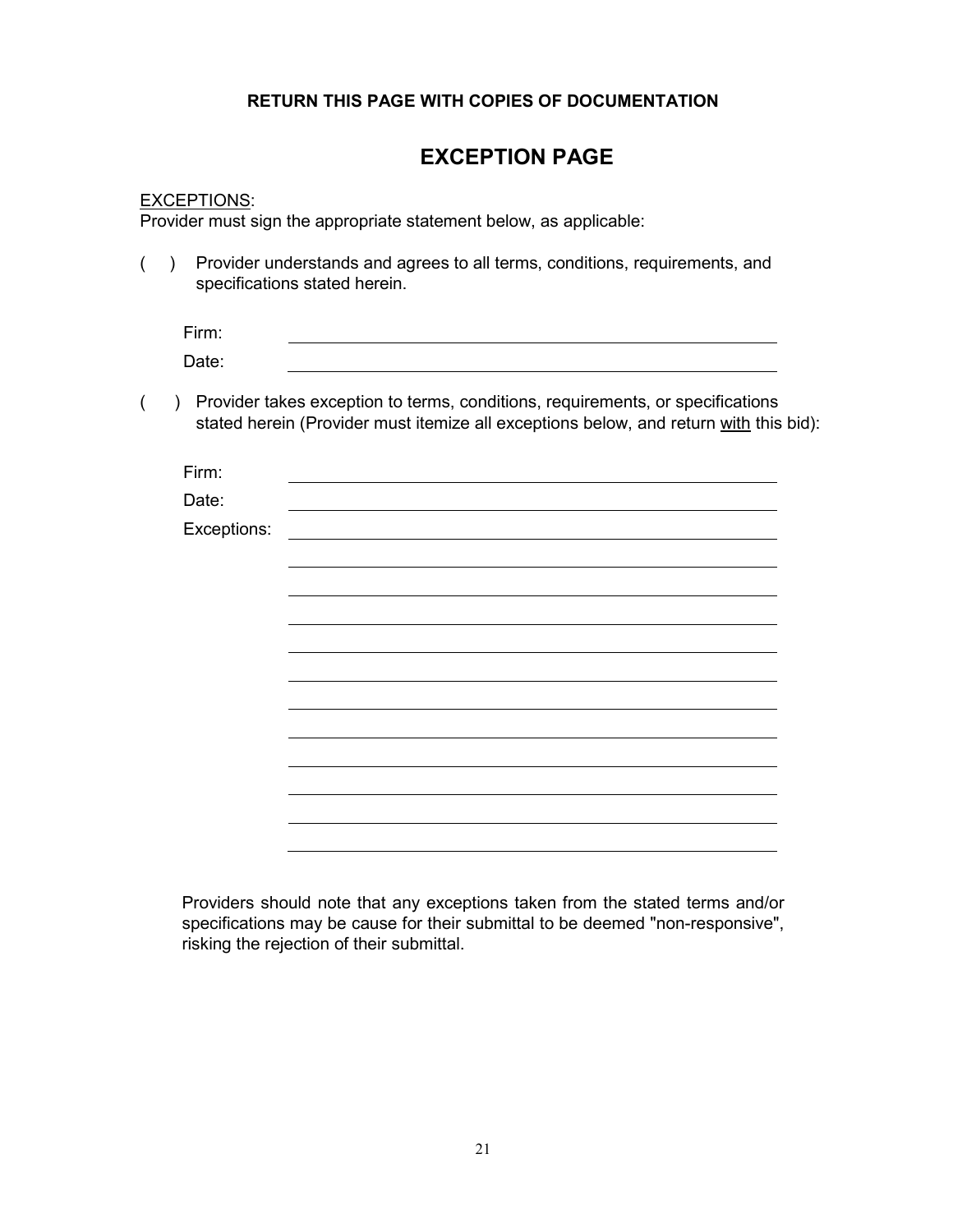### **INSURANCE REQUIREMENTS**

The successful bidder shall procure, maintain, and provide proof of, insurance coverage for injuries to persons and/or property damage as may arise from or in conjunction with, the work performed on behalf of the City by the bidder, his agents, representatives, employees or subcontractors. Proof of coverage as contained herein shall consist of all policies, endorsements, declaration pages, and certificates of insurance and shall be submitted fifteen (15) days prior to the commencement of work, and such coverage shall be maintained by the offeror for the duration of the contract period; for occurrence policies. Claims made policies must be in force or that coverage purchased for three (3) years after delivery date.

#### a. General Liability

Coverage shall be as broad as: Comprehensive General Liability endorsed to include Broad Form, Commercial General Liability form including Products/Completed Operations.

1. Minimum Limits, General Liability:

\$2,000,000 General Aggregate Limit \$2,000,000 Products & Completed Operations \$1,000,000 Personal and Advertising Injury \$1,000,000 Each Occurrence Limit \$ 50,000 Fire Damage Limit \$ 5,000 Medical Expense Limit

b. Automobile Liability

Coverage sufficient to cover all vehicles owned, used, or hired by the offeror, his agents, representatives, employees or subcontractors.

1. Minimum Limits, Automobile Liability:

\$1,000,000 Combined Single Limit \$ 5,000 Medical Expense Limit

c. Workers' Compensation

Limits as required by the Workers' Compensation Act of Virginia. Employers Liability, \$100,000/\$500,000/\$100,000

d. Umbrella/Excess Liability

\$2,000,000 umbrella/excess liability coverage

- e. Coverage Provisions
	- 1. All deductibles or self-insured retention shall appear on the declaration pages, endorsements, and/or policies provided.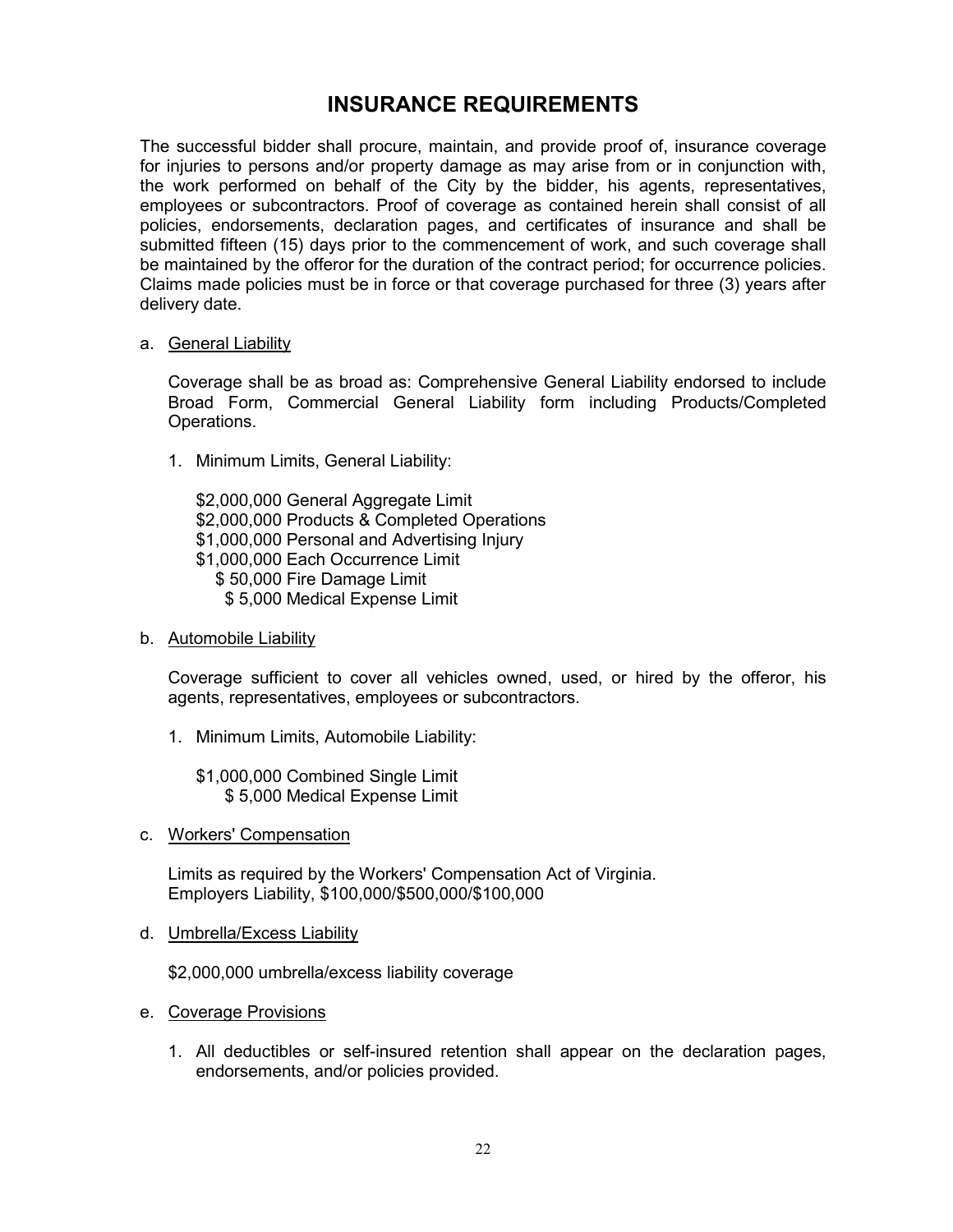- 2. The City of Suffolk, its' officers/officials, employees, agents and volunteers shall be added as "additional insured" as their interests may appear. A copy of all endorsements, declaration pages, and policies that address additional insured shall be provided. This provision does not apply to Professional Liability or Workers' Compensation/Employers' Liability.
- 3. The offeror's insurance shall be primary over any applicable insurance or selfinsurance maintained by the City.
- 4. Shall provide thirty (30) days written notice to the City before any cancellation, suspension, or void of coverage in whole or part, where such provision is reasonable.
- 5. All coverage for subcontractors of the offeror shall be subject to all of the requirements stated herein.
- 6. Failure to comply with any reporting provisions of the policy(s) shall not affect coverage provided the City, its' officers/officials, agents, employees and volunteers.
- 7. The insurer shall agree to waive all rights of subrogation against the City, its' officers/officials, agents, employees or volunteers for any act, omission or condition of premises which the parties may be held liable by reason of negligence.
- 8. The offeror shall furnish the City with all certificates of insurance, endorsements, declaration pages, and policies affecting coverage. All documents are to be signed by a person authorized by the insurance company(s) to bind coverage on its' behalf, if executed by a broker, notarized copy of authorization to bind, or certify coverage must be attached.
- 9. All insurance shall be placed with insurers maintaining an A.M. Best rating of no less than an A:VII. If A.M. Best rating is less than A:VII, approval must be received from City's Risk Officer.

#### f. Notice of Cancellation and/or Restriction

All coverage designated herein shall be as broad as the Insurance Services Office (ISO) forms filed for use with the Commonwealth of Virginia.